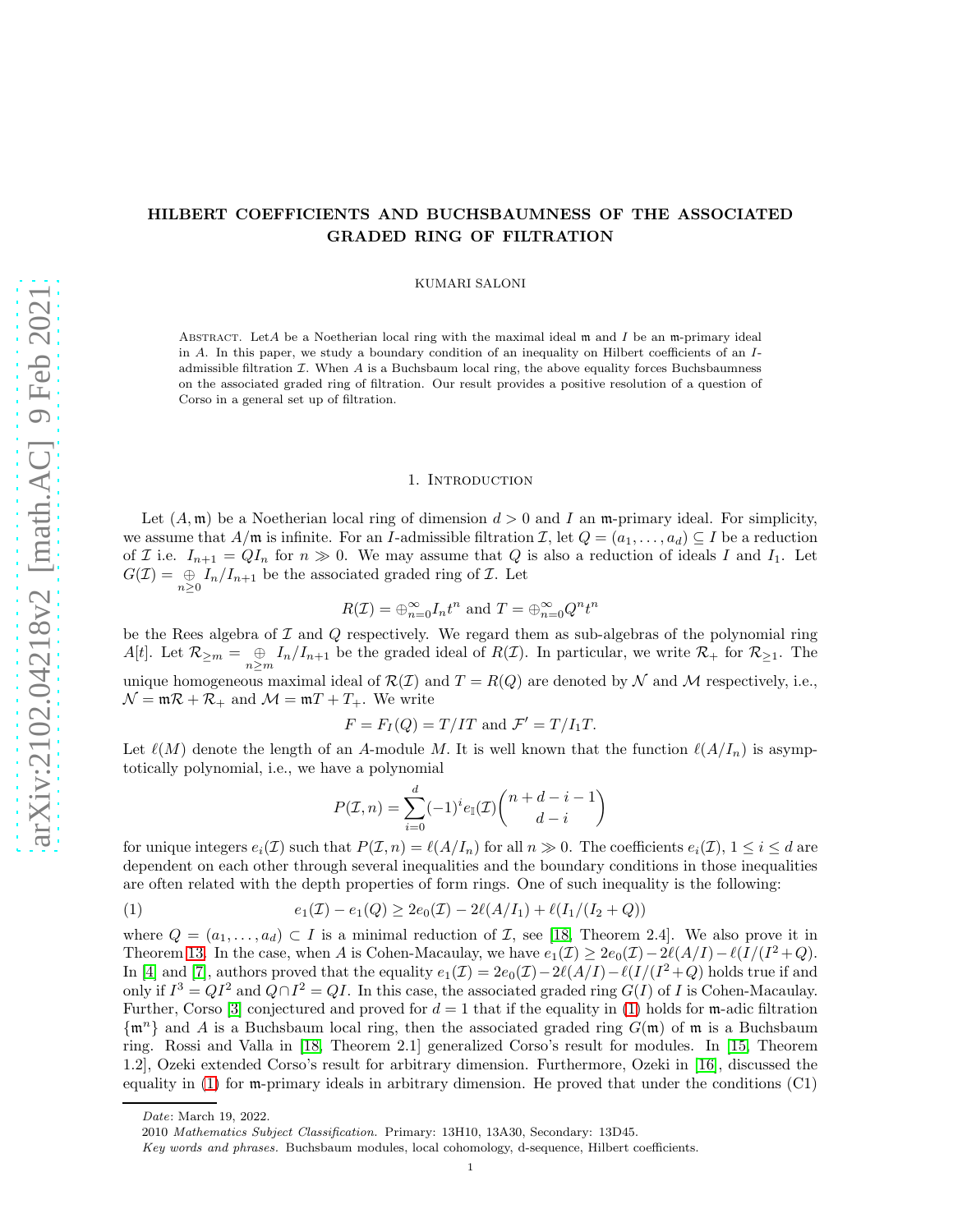and (C2) given below, if the equality  $e_1(I) - e_1(Q) = 2e_0(I) - 2\ell(A/I) - \ell(I/(I^2 + Q)$  holds and A is a Buchsbaum local ring then the associated graded ring  $G(I)$  is Buchsbaum with  $\mathbb{I}(G(I)) = \mathbb{I}(A)$ . In this paper, we extend Ozeki's result for an I-admissible filtration  $\mathcal I$ . First consider the following conditions.

- $(C_0)$  The sequence  $a_1, \ldots, a_d$  is a d-sequence in A.
- $(C_1)$  The above sequence is an unconditioned strong d-sequence.
- $(C_2)$  We have  $(a_1, \ldots, a_i, \ldots, a_d)$ :  $a_i \subseteq I_1$ .
- $(C_3)$  depth  $A > 0$ .

We prove the following results. Recall that the  $\mathbb{I}-i$ invariant of an A-module M of dimension s is

$$
\mathbb{I}(M) = \sum_{i=0}^{s-1} \ell(\mathrm{H}^i_{\mathfrak{m}}(M))
$$

where  $\mathrm{H}^i_{\mathfrak{m}}(M)$  denote the local cohomology module of M with support in  $\mathfrak{m}$ . We set  $W := \mathrm{H}^0_{\mathfrak{m}}(A)$ .

<span id="page-1-2"></span><span id="page-1-0"></span>**Theorem 1.** Suppose that the conditions  $(C_1)$  and  $(C_2)$  hold. Then the following conditions are equiv*alent:*

- <span id="page-1-1"></span>(1)  $e_1(\mathcal{I}) - e_1(Q) = 2e_0(\mathcal{I}) - 2\ell(A/I_1) + \ell(I_1/(I_2+Q));$
- $(2)$   $I_{n+2} \subseteq Q^{n}I_2 + W$ ,  $(Q^{n} + W) \cap (I_{n+1} + W) = Q^{n}I_1 + W$  *for all*  $n \ge 1$  *and*  $(a_1, ..., a_i, ..., a_d)$ :  $a_i \subseteq I_2 + Q$  *for*  $1 \leq i \leq d$ *.*

<span id="page-1-3"></span>*When this is the case, we have*  $W \subseteq I_2$  *and the following assertions hold true.* 

(1) *for all*  $n \in \mathbb{Z}$ ,

$$
[\mathrm{H}_{\mathcal{M}}^{0}(G(\mathcal{I}))]_n = \begin{cases} W/I_3 \cap W & \text{if } n = 2\\ (I_n \cap W)/(I_{n+1} \cap W) & \text{if } n \ge 3\\ (0) & \text{otherwise} \end{cases}
$$

<span id="page-1-8"></span><span id="page-1-7"></span>(2) *For*  $1 \le i \le d - 1$ ,  $H^i_{\mathcal{M}}(G(\mathcal{I})) = [H^i_{\mathcal{M}}(G(\mathcal{I}))]_{2-i} \cong H^i_{\mathfrak{m}}(A)$ .

- <span id="page-1-9"></span>(3) *The a-invariant*  $a(G(\mathcal{I})) \leq 2 - d$ .
- <span id="page-1-5"></span>(4)  $\mathbb{I}(G(\mathcal{I})) = \mathbb{I}(A) < \infty$ .
- <span id="page-1-6"></span>(5)  $e_2(\mathcal{I}) = e_1(Q) + e_2(Q) + e_1(\mathcal{I}) - e_0(\mathcal{I}) + \ell_A(A/I_1)$  *if*  $d \geq 2$ .
- <span id="page-1-10"></span>(6)  $e_i(\mathcal{I}) = e_{i-2}(Q) + 2e_{i-1}(Q) + e_i(Q)$  *for*  $3 \leq i \leq d$  *if*  $d \geq 3$ .
- <span id="page-1-4"></span>(7) If A is quasi Buchsbaum local ring, then  $G(\mathcal{I})$  is quasi-Buchsbaum with  $\mathbb{I}(G(\mathcal{I})) = \mathbb{I}(A)$ *.*
- (8) If A is a Buchsbaum local ring, then  $G(\mathcal{I})$  is a Buchsbaum ring with  $\mathbb{I}(G(\mathcal{I})) = \mathbb{I}(A)$ .

#### 2. Preliminaries

2.1. Sally module. We define  $S = S_Q(\mathcal{I})$ , the Sally module of  $\mathcal I$  with respect to  $Q$ , as a cokernel of the following map of graded  $T$ -modules

$$
0 \longrightarrow (I_1T) \longrightarrow (\mathcal{R}_+(+1)) = \underset{j \geq 1}{\oplus} I_j t^{j-1} \longrightarrow S \longrightarrow 0.
$$

Thus  $S = \bigoplus_{j \ge 1} I_{j+1}/I_1 Q^j$ .

**Lemma 2.** Suppose that  $(C_0)$ ,  $(C_2)$  and  $(C_3)$  are satisfied and the ring T satisfies Serre's condition  $(S_2)$ *. Then*  $\text{Ass}_T(S) \subseteq \{\text{mT}\}\$ *. Hence,*  $\dim_T(S) = d$  *if*  $S \neq 0$ *.* 

The proof is discussed in [\[6,](#page-17-5) Lemma 2.3] for  $\mathcal{I} = \{I^n\}$  and in [\[17,](#page-17-6) Lemma 2.2] for  $\mathcal{I} = \{\overline{I^n}\}\$ . We provide an analogous proof for general case for the convenience of reader.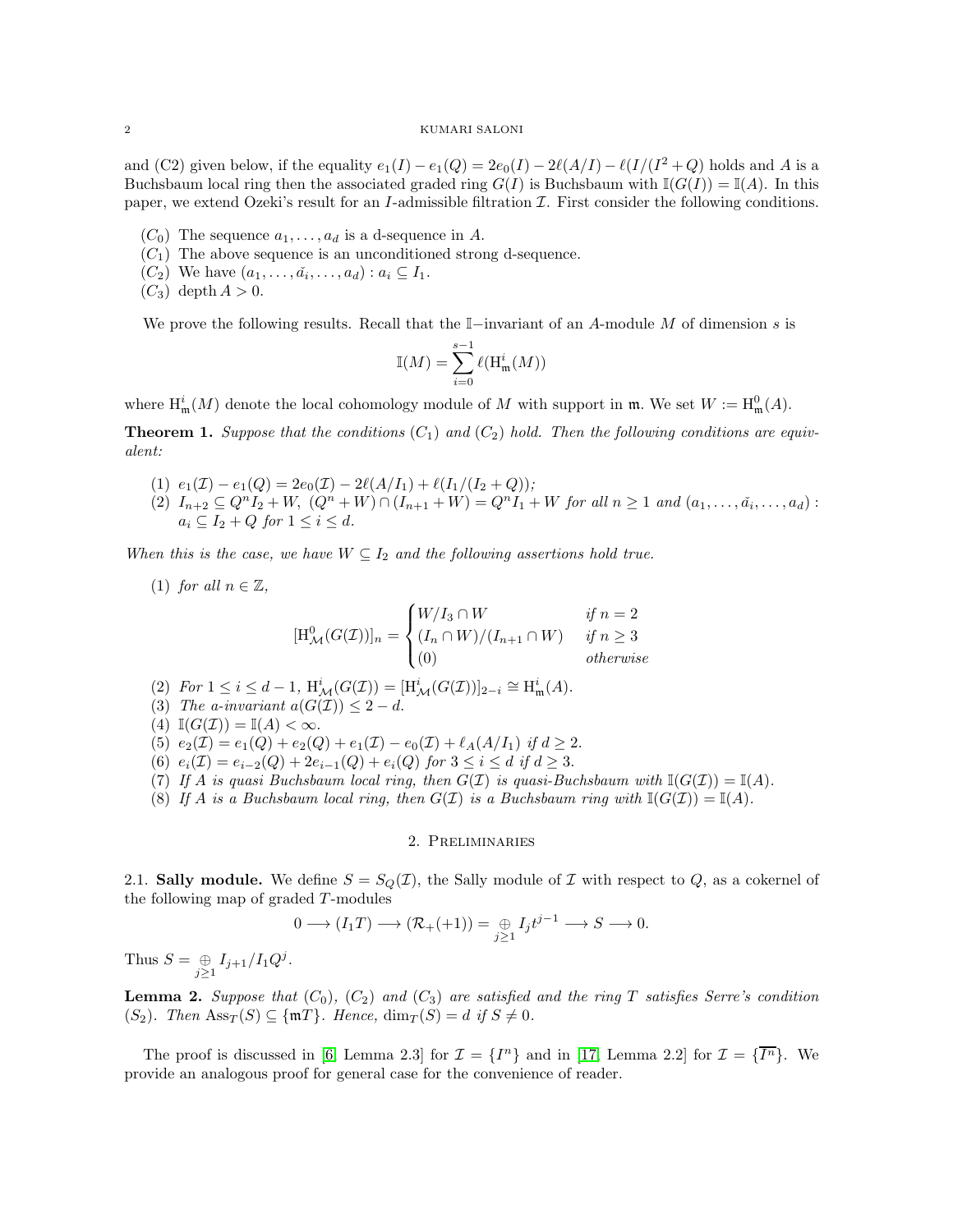*Proof.* Let  $P \in \text{Ass}_{T}(S)$ . Since  $\mathfrak{m}^{l} S = 0$  for  $l \gg 0$ , we have  $\mathfrak{p} = \mathfrak{m}^{r} \subseteq P$ . Suppose  $\mathfrak{p} \neq P$ . Note that  $\text{depth}_{T_P}(\mathcal{R}_+(+1))_P \geq 1$  since  $a_1 \in \mathfrak{p} \subseteq P$  is a non-zero-divisor on  $\mathcal{R}_+(+1) = \bigoplus_{j\geq 1} I_j t^{j-1}$ . Applying depth Lemma on the exact sequence

$$
0 \longrightarrow (I_1T)_P \longrightarrow (\mathcal{R}_+(+1))_P \longrightarrow S_P \longrightarrow 0,
$$

of graded T<sub>P</sub>-modules, we get  $\text{depth}_{T_P}(I_1T)_P \ge \min{\{\text{depth}_{T_P}(\mathcal{R}_+(+1))_P,\text{depth}_{T_P}S_P + 1\}} = 1$  and  $\operatorname{depth}_{T_P} S_P = 0 \ge \min = {\operatorname{depth}_{T_P}(\mathcal{R}_+(+1))_P}, \operatorname{depth}_{T_P}(I_1T)_P - 1} = \operatorname{depth}_{T_P}(I_1T)_P - 1.$  Hence  $\text{depth}_{T_P}(I_1T)P = 1$ . Now consider the exact sequence

$$
0 \longrightarrow (I_1T)_P \longrightarrow T_P \longrightarrow (T/I_1T)_P \longrightarrow 0.
$$

Since  $\mathfrak{p} \neq P$ , ht $P \geq 2$ . So dim  $T_P \geq 2$  which implies that depth  $T_p \geq \min\{2, \dim T_P\} = 2$  as T satisfies (S<sub>2</sub>). Again by depth Lemma,  $1 = \operatorname{depth}_{T_P}(I_1T)_P \ge \min{\{\operatorname{depth}_{T_P} T_P, \operatorname{depth}_{T_P}(T/I_1T)_P + 1\}} =$  $\text{depth}_{T_P}(T/I_1T)_P + 1$  which implies  $\text{depth}_{T_P}(T/I_1T)_P = 0$ . By Lemma [5,](#page-3-0)  $T/I_1T$  is Cohen-Macalay which means  $\dim(T/I_1T)_P = \text{depth}_{T_P}(T/I_1T)_P = 0$ . Thus  $P \in \min_T(T_P/I_1T_P) = \{\text{mT}\}\$  which is a  $\Box$ contradiction.

<span id="page-2-2"></span>**Lemma 3.** For an I-filtration I, assume that  $Q \subsetneq I_1$  and  $\mu = \mu(I_1 \setminus Q)$ . Then there exists an exact *sequence*

(2) 
$$
T(-1)^{\mu} \stackrel{\phi}{\to} R(\mathcal{I}) \setminus T \to S(-1) \to 0
$$

*of graded* T *-modules.*

*Proof.* Let  $I_1 = Q + (x_1, \ldots, x_\mu)$ . Consider the map

<span id="page-2-1"></span> $T(-1)^{\mu} \stackrel{\phi}{\rightarrow} R(\mathcal{I})/T$ 

defined as  $\phi(\alpha_1, \ldots, \alpha_\mu) = \overline{\sum_{\mu}^{\mu}}$  $\sum_{i=1}^{n} \alpha_i x_i t \in R(\mathcal{I})/T$ . Then  $[\text{Coker }\phi]_n = I_n/(Q^n + Q^{n-1}I_1) \cong I_n/Q^{n-1}I_1 =$  $S(-1)<sub>n</sub>$  for  $n \ge 1$  and  $[Coker \phi]_0 = 0$ . Therefore, Coker  $\phi \cong S(-1)$  as graded T-module.

The Hilbert coefficients of the Sally module S and the coefficients  $e_i(\mathcal{I})$  of I are related through the following relations:

$$
\ell(A/I_{n+1}) = \ell(A/Q^n I_1) - \ell(S_n)
$$
 and  $\ell(A/Q^n I_1) = \ell(A/Q^n) + \ell(Q^n/Q^n I_1)$ 

for  $n \geq 0$ . The next result is a generalization of [\[16,](#page-17-4) Proposition 2.4].

<span id="page-2-0"></span>Proposition 4. *Let* I *be an* I*-admissible filtration. Then*

(3) 
$$
e_1(\mathcal{I}) \geq \begin{cases} e_1(Q) + e_0(I) - \ell_A(A/I_1) + e_0(S) & \text{if } \dim S = d. \\ e_1(Q) + e_0(I) - \ell_A(A/I_1) & \text{if } \dim S \leq d - 1. \end{cases}
$$

*Proof.* We have, for  $n \geq 0$ ,  $Q^n/Q^nI_1 = A/I_1 \otimes Q^n = (A/I_1 \otimes T)_n \cong (T/I_1T)_n$  and  $T/I_1T$  is a homomorphic image of  $A/I_1[X_1, \ldots, X_d]$ . So for all  $n \geq 0$ ,

(4) 
$$
\ell(Q^n/Q^nI_1) \leq \ell(A/I_1)\binom{n+d-1}{d-1} + \text{ lower degree terms}
$$

There exists an integer N such that for all  $n \geq N$ ,

$$
\ell(A/Q^n) = \sum_{i=0}^d (-1)^i e_i(Q) \binom{n-1+d-i}{d-i}
$$
  
=  $e_0(I) \binom{n+d}{d} - (e_0(I) + e_1(Q)) \binom{n+d-1}{d-1} + \sum_{i=2}^d (-1)^i (e_{i-1}(Q) + e_i(Q)) \binom{n+d-i}{d-i}$ 

Thus, for all  $n \geq N$ ,

$$
\ell(A/I_{n+1}) = \ell(A/Q^{n}) + \ell(Q^{n}/Q^{n}I_1) - \ell(S_n)
$$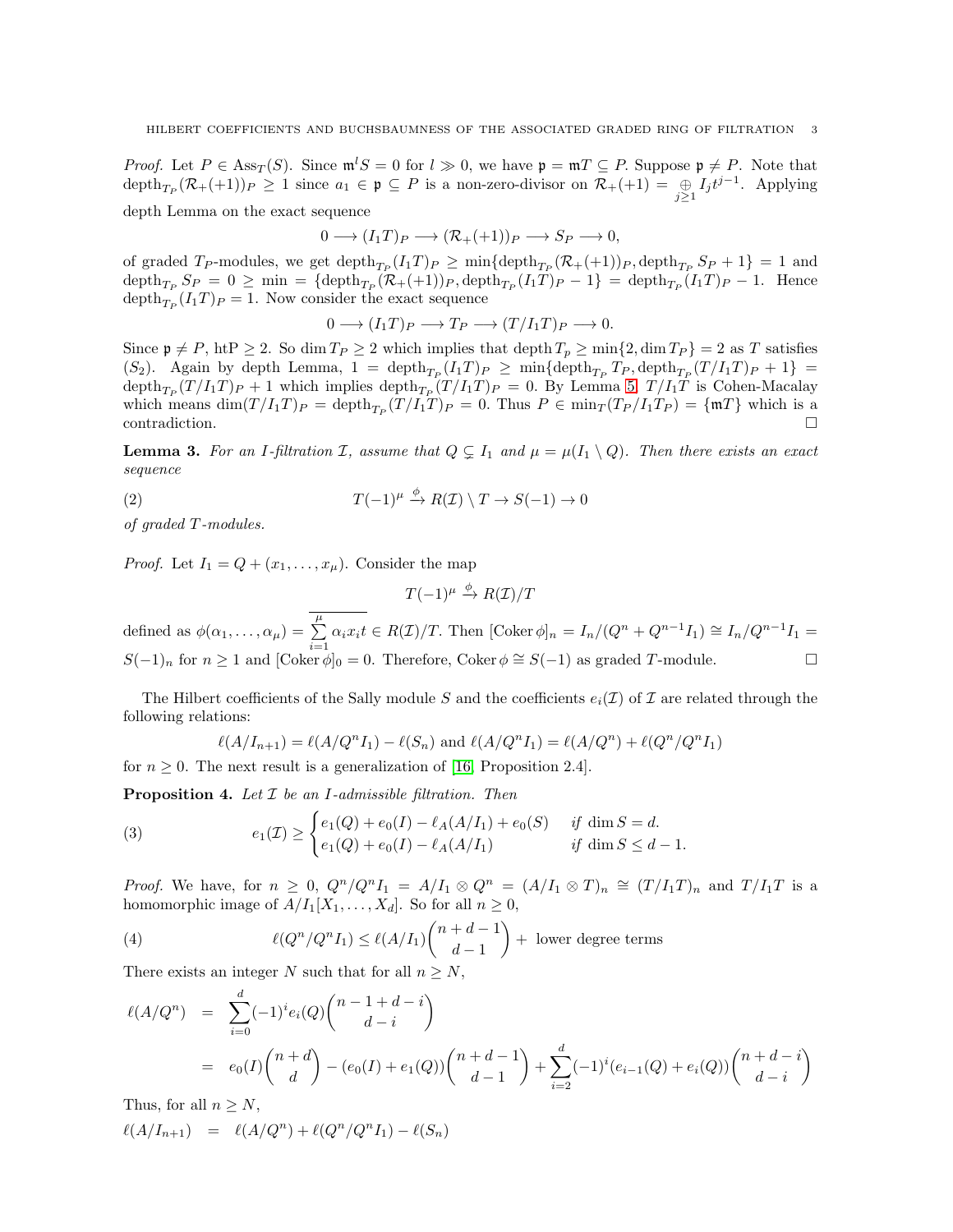$$
\leq e_0(I) \binom{n+d}{d} - (e_0(I) + e_1(Q)) \binom{n+d-1}{d-1} + \sum_{i=2}^d (-1)^i (e_{i-1}(Q) + e_i(Q)) \binom{n+d-i}{d-i} \n+ \{ \ell(A/I_1) \binom{n+d-1}{d-1} + \text{lower degree terms} \} - \ell(S_n) \n\leq e_0(I) \binom{n+d}{d} - \{ e_0(I) + e_1(Q) - \ell(A/I_1) \} \binom{n+d-1}{d-1} + \text{lower degree terms} \n+ \sum_{i=2}^d (-1)^i (e_{i-1}(Q) + e_i(Q)) \binom{n+d-i}{d-i} - \ell_A(S_n).
$$

Now the conclusion follows by comparing the coefficients.  $\Box$ 

We need the following Lemma for Proposition [6.](#page-3-1)

<span id="page-3-0"></span>**Lemma 5.** Suppose that conditions  $(C_0)$  and  $(C_2)$  are satisfied for an I-admissible filtration  $\mathcal I$ . Then  $F \cong (A/I)[X_1, \ldots, X_d]$  and  $\mathcal{F}' \cong (A/I_1)[X_1, \ldots, X_d]$  as graded A-algebras. In particular, F and  $\mathcal{F}'$  are *Cohen-Macaulay rings of dimension* d*.*

*Proof.* See [\[6,](#page-17-5) Proposition 2.2] for  $F = T/IT \cong (A/I)[X_1, ..., X_d]$ . Then  $\mathcal{F}' \cong A/I_1 \otimes T/IT \cong$  $(A/I_1)[X_1, \ldots, X_d].$ 

<span id="page-3-1"></span>**Proposition 6.** Let  $\mathcal I$  be an I-admissible filtration. Suppose that the conditions  $(C_0)$  and  $(C_2)$  are *satisfied. Then, for all*  $n \geq 0$ ,

<span id="page-3-2"></span>(5) 
$$
\ell_A(A/I_{n+1}) = e_0(I) \binom{n+d}{d} - \left\{ e_0(I) + e_1(Q) - \ell(A/I_1) \right\} \binom{n+d-1}{d-1} + \frac{\sum_{i=2}^d (-1)^i (e_{i-1}(Q) + e_i(Q)) \binom{n+d-i}{d-i} - \ell_A(S_n)}{1 - i}
$$

*Proof.* Suppose that the the conditions  $(C_0)$  and  $(C_2)$  hold. Then  $N = 0$  in the proof of Proposition [4](#page-2-0) and  $T/I_1T \cong A/I_1[X_1,\ldots,X_d]$  by Lemma [5.](#page-3-0) Hence equality holds in [\(4\)](#page-2-1) for all  $n \ge 0$ .

In [\(5\)](#page-3-2), we may write

$$
\ell_A(S_n) = e_0(S) \binom{n+s-1}{s-1} - e_1(S) \binom{n+s-2}{s-2} + \ldots + (-1)^{s-1} e_{s-1}(S)
$$

for  $n \gg 0$ . Then, on comparing the coefficients of both sides, we get the following corollary.

<span id="page-3-3"></span>Corollary 7. *Suppose that conditions*  $(C_0)$  *and*  $(C_2)$  *are satisfied and*  $s = \dim S$ *.* 

\n- (1) Suppose 
$$
s = d
$$
. Then\n
	\n- (a)  $e_1(\mathcal{I}) = e_0(I) + e_1(Q) - \ell(A/I_1) + e_0(S)$  and
	\n- (b)  $e_i(\mathcal{I}) = e_{i-1}(Q) + e_i(Q) + e_{i-1}(S)$  for  $2 \leq i \leq d$ .
	\n\n
\n- (2) Suppose  $s < d$ . Then\n
	\n- (a)  $e_1(\mathcal{I}) = e_0(I) + e_1(Q) - \ell(A/I_1)$ ,
	\n- (b)  $e_i(\mathcal{I}) = e_{i-1}(Q) + e_i(Q)$  for  $2 \leq i \leq d - s$  and
	\n- (c)  $e_i(\mathcal{I}) = e_{i-1}(Q) + e_i(Q) + (-1)^{d-s}e_{i-d+s-1}(S)$  for all  $d - s + 1 \leq i \leq d$ .
	\n\n
\n

2.2. Generalized depth and generalized Cohen-Macaulayness. In [\[8\]](#page-17-7), authors defined the notion of generalized depth. This invariant has been studied by Brodmann [\[1\]](#page-16-1) and Faltings [\[5\]](#page-17-8) in their work on the finiteness properties of local cohomology modules. We recall the definition and some results from [\[8\]](#page-17-7).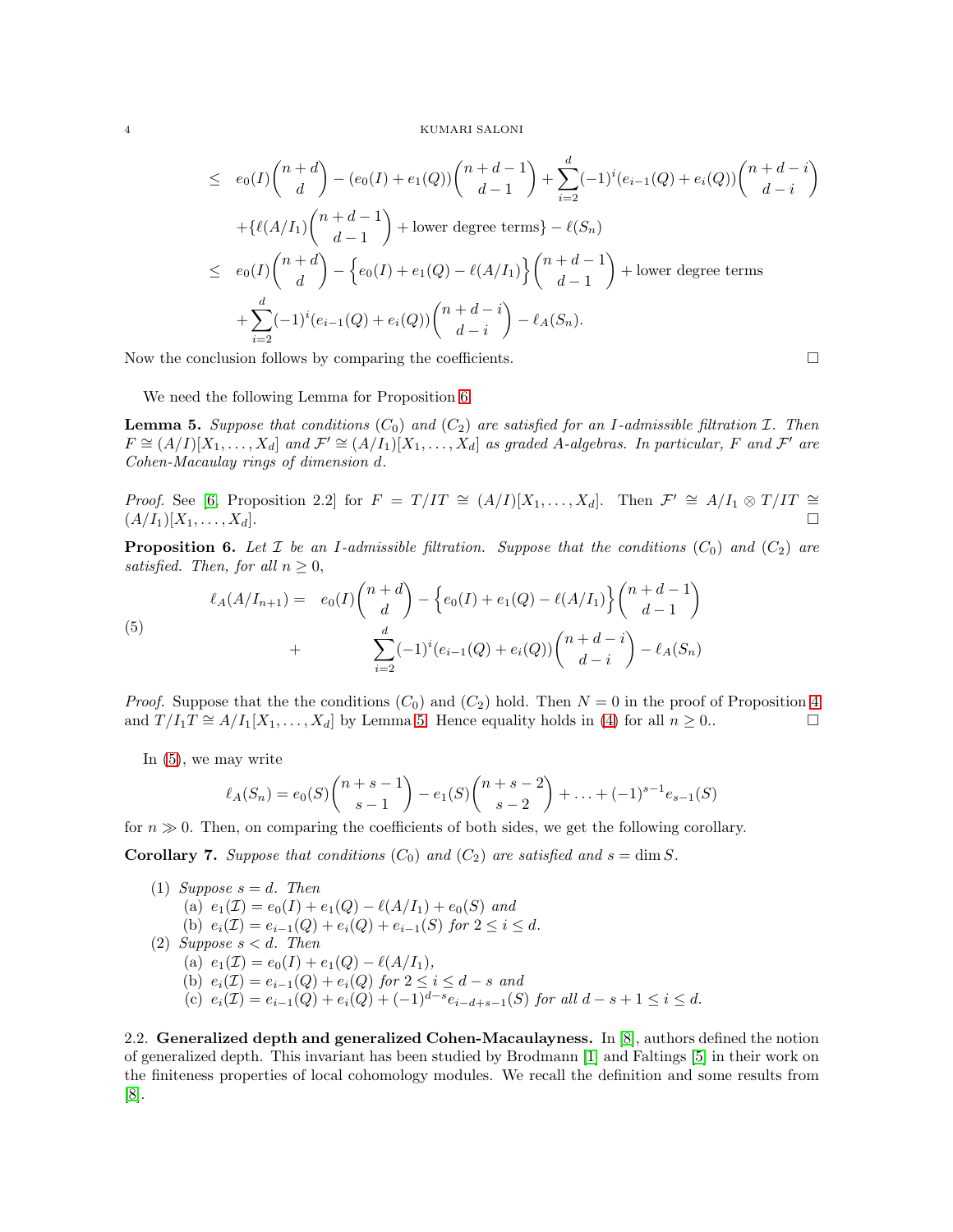For an A-module M and an ideal J of A, the generalized depth of M with respect to J is

$$
g - \mathrm{depth}_J(M) := \sup \{ k \in \mathbb{Z} \mid J \subseteq \sqrt{\mathrm{Ann}_A \operatorname{H}^i_{\mathfrak{m}}(M)} \text{ for all } i < k \}.
$$

Note that,  $g - \text{depth}_j M \geq k$  if and only if some power of J annihilates  $H^i_{\mathfrak{m}}(M)$  for  $0 \leq i \leq k-1$ . For a non-negatively graded Noetherian ring  $S = \bigoplus S_n$  with  $S_0$  local and a homogeneous ideal  $\mathcal J$  of S, we define the generalized depth of a graded S-module  $L$  with respect to  $\mathcal J$  as,

$$
g - \operatorname{depth}_{\mathcal{J}} L = g - \operatorname{depth}_{\mathcal{J}L_{\mathcal{N}}} L_{\mathcal{N}}
$$

where  $\mathcal N$  is the maximal homogeneous ideal of  $S$ . Investigating the relationship between the depths of  $R(\mathcal{I})$  and  $G(\mathcal{I})$ , authors in [\[8,](#page-17-7) Proposition 3.2] proved that

$$
g - \operatorname{depth}_{R(\mathcal{I})_+} R(\mathcal{I}) = g - \operatorname{depth}_{G(\mathcal{I})_+} G(\mathcal{I}) + 1
$$

when  $\mathcal{I} = \{I^n\}$ . We extend the above result for I-admissible filtration in Proposition [9.](#page-4-0) First we note the following lemma which is a generalization of [\[8,](#page-17-7) Lemma 3.1].

<span id="page-4-1"></span>**Lemma 8.** Let A be a local ring and  $\mathcal{I} = \{I_n\}$  be a filtration of A. Let P be a prime ideal of  $R(\mathcal{I})$ *such that*  $R(\mathcal{I})_+(1) \subseteq P$  *but*  $R(\mathcal{I})_+ \nsubseteq P$ *. Then* 

$$
\operatorname{depth} R(\mathcal{I})_P = \operatorname{depth} G(\mathcal{I})_Q + 1
$$

*where*  $Q = P/R(\mathcal{I})_+(1)$ *.* 

*Proof.* Choose  $xt^m \in R(\mathcal{I})_+ \setminus P$  with  $x \in I_m$ . Then  $(xt^{m-1})R(\mathcal{I})_P \subseteq R(\mathcal{I})_+(1)R(\mathcal{I})_P$ . Indeed,  $(xt^{m-1})R(\mathcal{I})_P = R(\mathcal{I})_+(1)\mathcal{R}_P$ . To see this, let  $a = yt^n \in R(\mathcal{I})_+(1)$  with  $y \in I_{n+1}$ , then  $yt^n =$  $xt^{m-1} \cdot \frac{yt^{m+1}}{xt^m} \in xt^{m-1}R(\mathcal{I})_P$ . Therefore  $G(\mathcal{I})_Q \cong R(\mathcal{I})_P/R(\mathcal{I})_+(1)R(\mathcal{I})_P = R(\mathcal{I})_P/(xt^{m-1})R(\mathcal{I})_P$ . If  $xt^{m-1}$  is a zero-divisor in  $R(\mathcal{I})_P$ , then there exists an associated prime P' of  $R(\mathcal{I})$  such that  $xt^{m-1} \in$  $P' \subseteq P$ . Suppose  $P' = (0 :_{R(\mathcal{I})} f)$ , then  $xt^{m-1}f = 0 \Longrightarrow xt^mf = 0 \Longrightarrow xt^m \in P' \subseteq P$ , a contradiction. Thus,  $xt^{m-1}$  is non-zero-divisor in  $R(\mathcal{I})_P$  which gives the desired result.  $\Box$ 

<span id="page-4-0"></span>**Proposition 9.** Let  $(A, \mathfrak{m})$  be a Noetherian local ring and  $\mathcal{I} = \{I_n\}$  a filtration of A. Then

$$
g - \operatorname{depth}_{G(\mathcal{I})_+} G(\mathcal{I}) = g - \operatorname{depth}_{R(\mathcal{I})_+} R(\mathcal{I}) - 1
$$

*Proof.* We may assume that A is complete, see [\[8,](#page-17-7) Remark 2.4]. Consequently, A is a homomorphic image of a regular local ring and hence  $R(\mathcal{I})$  and  $G(\mathcal{I})$  are homomorphic images of regular rings. Now using [\[14,](#page-17-9) Proposition 2.4], we have that

 $g - \text{depth}_{G(\mathcal{I})_+} G(\mathcal{I}) = \min{\{\text{depth}\, G(\mathcal{I})_p + \dim G(\mathcal{I})/p\}\}\$ and  $g - \text{depth}\, G(\mathcal{I})_+ \neq \emptyset$ , p is homogeneous} and  $g - \text{depth}_{R(\mathcal{I})_+} R(\mathcal{I}) = \min{\{\text{depth } R(\mathcal{I})_p + \dim R(\mathcal{I})/pR(\mathcal{I}) \mid p \in \text{Spec} R(\mathcal{I}), R(\mathcal{I})_+ \nsubseteq p, p \text{ is homogeneous}\}}$ 

Suppose  $g - \text{depth}_{\mathcal{R}_+} \mathcal{R} \geq k$ . Let q be a prime ideal of  $G(\mathcal{I})$  not containing  $G(\mathcal{I})_+$ . Then there exists a prime ideal  $\mathfrak{p}$  in  $\mathcal R$  such that  $\mathcal R_+(1) \subseteq \mathfrak{p}$  and  $\mathfrak{q} = \mathfrak{p}/\mathcal R_+(1)$ . Clearly,  $\mathcal R_+ \nsubseteq \mathfrak{p}$  (as  $G(\mathcal I)_+ \nsubseteq \mathfrak{q}$ ). By Lemma [8,](#page-4-1) depth  $R(\mathcal{I})_{\mathfrak{p}} = \operatorname{depth} G(\mathcal{I})_{\mathfrak{q}} + 1$ . Therefore,

depth  $G(\mathcal{I})_{\mathfrak{q}} + \dim G(\mathcal{I})/\mathfrak{q}G(\mathcal{I}) = \operatorname{depth} \mathcal{R}_{\mathfrak{p}} - 1 + \dim \mathcal{R}/\mathfrak{p} \geq k - 1.$ which implies that  $g - \operatorname{depth}_{G(\mathcal{I})_+} G(\mathcal{I}) \geq g - \operatorname{depth}_{\mathcal{R}_+} \mathcal{R} - 1.$ 

For the converse, let  $g - \text{depth}_{G(\mathcal{I})_+} G(\mathcal{I}) \geq k$ . let p be a homogeneous prime ideal of R such that  $\mathcal{R}_+ \nsubseteq \mathfrak{p}$ . Then, there exists a  $P \in \text{Spec}(\mathcal{R}), \mathcal{R}_+ \nsubseteq P$  and  $(\mathcal{R}_+(1), \mathfrak{p}) \subseteq P$ . Otherwise, for all prime ideal P with  $(\mathcal{R}_+(1), \mathfrak{p}) \subseteq P$ , we have  $\mathcal{R}_+ \subseteq P$ . This means  $\mathcal{R}_+ \subseteq \sqrt{(\mathcal{R}_+(1), \mathfrak{p})}$  which implies  $\mathcal{R}_+^l \subseteq (\mathcal{R}_+(1), \mathfrak{p})$  for all  $l \gg 0$ . Using  $(??)$ ,  $(\mathcal{R}_+^l)_n = (\mathcal{R}_+)_n = (\mathcal{R}_+(1), \mathfrak{p})_n$  for all  $n \gg 0$ . This implies  $I_n t^n = I_{n+1} t^n + \mathfrak{p}_n \Longrightarrow \mathfrak{p}_n = I_n t^n$  for all  $n \gg 0$ . Thus, for all  $n \gg 0$ ,  $(\mathcal{R}_+)_n = \mathfrak{p}_n \Longrightarrow \mathcal{R}_+ \subseteq \mathfrak{p}$  which is a contradiction.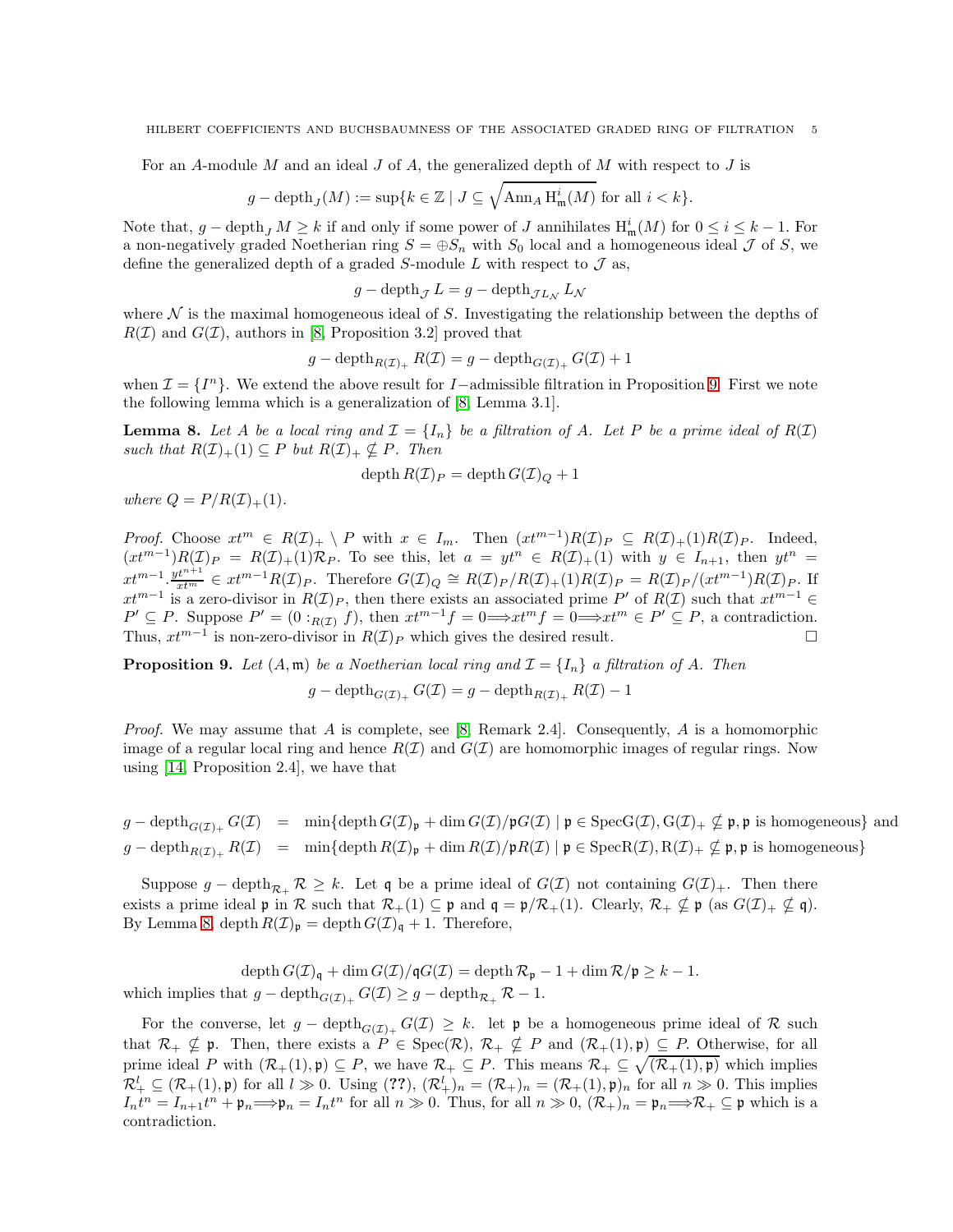Now let  $Q = P/R_+(1)$ . From [\[8,](#page-17-7) Remark 2.2] and Lemma [8,](#page-4-1) we have

$$
\begin{array}{rcl}\n\operatorname{depth} \mathcal{R}_{\mathfrak{p}} + \dim \mathcal{R}/\mathfrak{p} & \geq & \operatorname{depth} \mathcal{R}_{P} + \dim \mathcal{R}/P \\
& \geq & \operatorname{depth} G(\mathcal{I})_Q + 1 + \dim G(\mathcal{I})/Q \\
& \geq & k + 1\n\end{array}
$$

Hence  $g - \text{depth}_{\mathcal{R}_+} \mathcal{R} \geq k+1$  which gives  $g - \text{depth}_{\mathcal{R}_+} \mathcal{R} \geq g - \text{depth}_{G(\mathcal{I})_+} G(\mathcal{I}) + 1.$ 

Next, we establish a relationship between the generalized depths of Sally module and associated graded ring of filtration in Proposition [11.](#page-5-0) The I-adic case was discussed in [\[16\]](#page-17-4). First we need the following lemma.

<span id="page-5-1"></span>**Lemma 10.** Suppose the conditions  $(C_1)$  and  $(C_2)$  are satisfied. Then, for each  $0 \le i \le d$ , we have

$$
[\mathbf{H}_{\mathcal{M}}^{i}(I_{1}T)]_{n} = \begin{cases} \mathbf{H}_{\mathfrak{m}}^{0}(A) & \text{if } i = n = 0\\ \mathbf{H}_{\mathfrak{m}}^{i-1}(A) & \text{if } 3 \leq i \leq d, 2 - i \leq n \leq -1\\ (0) & \text{otherwise} \end{cases}
$$

*for all*  $n \in \mathbb{Z}$ *. Hence*  $I_1T$  *is a generalized Cohen-Macaulay* T-module and dim<sub>T</sub>  $I_1T = d + 1$ *.* 

*Proof.* By Lemma [5,](#page-3-0)  $F' \cong (A/I_1)[X_1, \ldots, X_d]$  is Cohen-Macaulay. So, by the exact sequence,

$$
0 \to I_1 T \to T \to \mathcal{F}' \to 0,
$$

we get

$$
\mathrm{H}^i_\mathcal{M}(I_1T)\cong \mathrm{H}^i_\mathcal{M}(T)
$$

for  $0 \leq i \leq d-1$  and the exact sequence

$$
0 \to \mathrm{H}^d_{\mathcal{M}}(I_1T) \to \mathrm{H}^d_{\mathcal{M}}(T) \to \mathrm{H}^d_{\mathcal{M}}(\mathcal{F}')
$$

of graded T-modules. Since  $[\text{H}_{\mathcal{M}}^d(T)]_n = 0$  for all  $n \leq 1 - d$  by [\[23,](#page-17-10) Theorem 6.2] and  $[\text{H}_{\mathcal{M}}^d(\mathcal{F}')]_n = 0$ for all  $n \geq 1-d$ , we have  $H_{\mathcal{M}}^d(I_1T) \cong H_{\mathcal{M}}^d(T)$  as graded T-modules. Now the conclusion follows by [\[23,](#page-17-10) Theorem 6.2].

<span id="page-5-0"></span>**Proposition 11.** *Suppose that the conditions*  $(C_1)$ *,*  $(C_2)$  *and*  $(C_3)$  *are satisfied and*  $S \neq 0$ *. Let*  $s =$  $g - \text{depth}_{\mathcal{M}} S$ . Then  $g - \text{depth}_{\mathcal{M}} G = s - 1$  if  $s < d$  and S is generalized Cohen-Macaulay T-module if *and only if*  $g$  − depth<sub>M</sub>  $G \geq d - 1$ *. The later is the case when*  $s = d$ *.* 

*Proof.* Clearly  $s \le \dim_T S = d$ . By Lemma [10,](#page-5-1)  $I_1T$  is generalized Cohen-Macaulay with  $\dim_T I_1T =$  $d+1$ . Consider the exact sequence

$$
0 \to I_1 T \to \mathcal{R}_+(1) \to S \to 0.
$$

If  $s = d$ , then it follows that  $g - \text{depth}_{\mathcal{M}} \mathcal{R}_+(1) \geq d$  and if  $s < d$ , then  $g - \text{depth}_{\mathcal{M}} \mathcal{R}_+(1) = s$ . Next, we consider the exact sequence

$$
0 \to \mathcal{R}_+ \to \mathcal{R} \to A \to 0.
$$

Since A is generalized Cohen-Macaulay local ring of dimension d, we get that  $g - \text{depth}_{\mathcal{M}} \mathcal{R} \geq d$  if  $s = d$  and  $g - \text{depth}_{\mathcal{M}} \mathcal{R} = g - \text{depth}_{\mathcal{M}} \mathcal{R}_+ = s$  if  $s < d$ . By Proposition [9,](#page-4-0)  $g - \text{depth}_{\mathcal{M}} G(\mathcal{I}) = s - 1$  if  $s < d$ .

Further if  $s = d$ , the exact sequence  $0 \to \mathcal{R}_+(1) \to \mathcal{R} \to G(\mathcal{I}) \to 0$  implies that  $g - \text{depth}_{\mathcal{M}} G(\mathcal{I}) \ge$  $d-1$ . By Proposition [9,](#page-4-0) we have that

$$
g - \operatorname{depth}_{\mathcal{M}} G(\mathcal{I}) \geq d-1 \Longleftrightarrow g - \operatorname{depth}_{\mathcal{M}} \mathcal{R} \geq d
$$

which implies  $s = d$  as otherwise from the discussion above  $g - \text{depth}_{\mathcal{M}} \mathcal{R} = s < d$ . Finally, S is generalized Cohen-Macaulay if and only if  $s = d$ .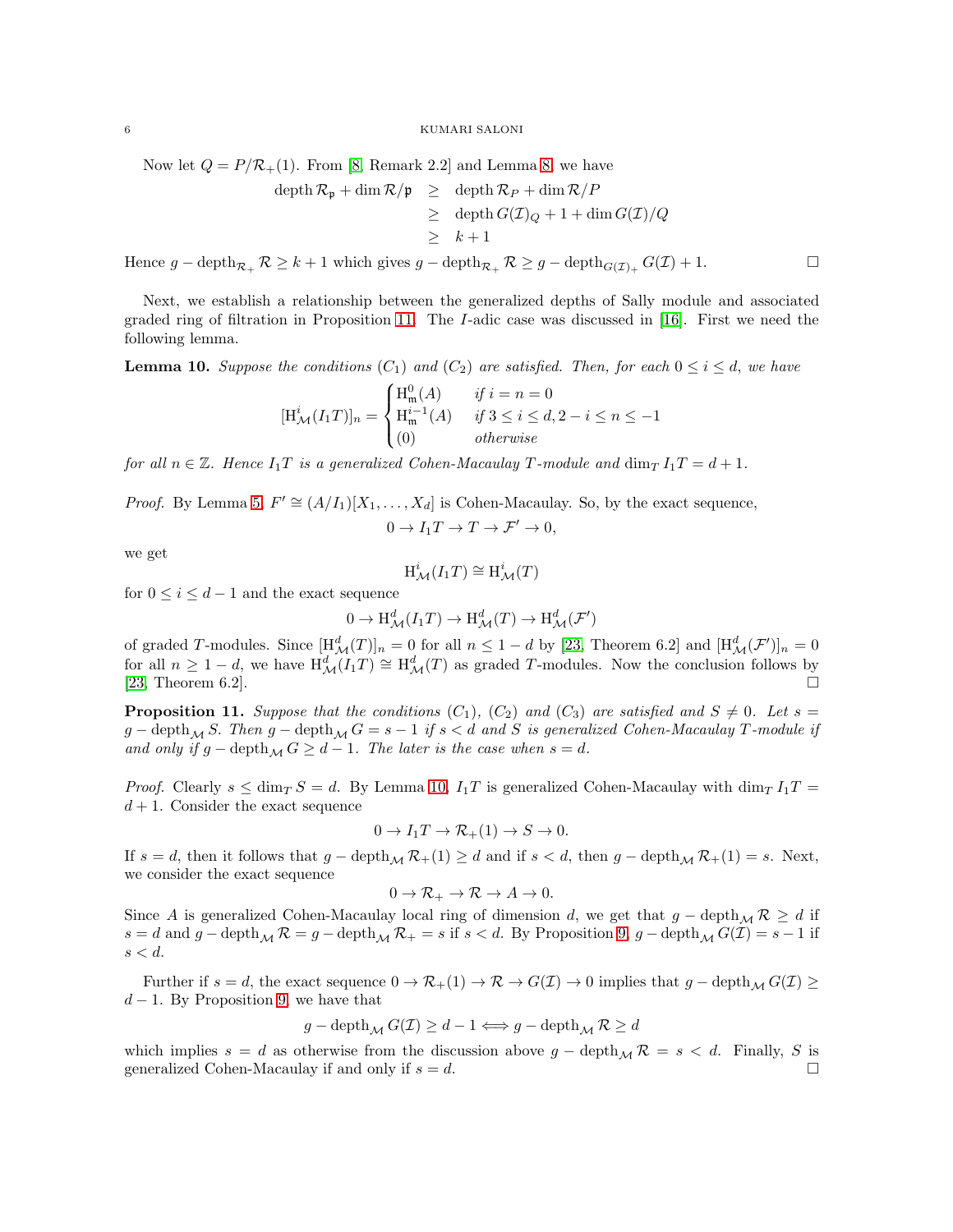2.3. Reduction steps. In the theory of Hilbert polynomials, it is very useful to reduce a problem (i) to the case when depth  $A > 0$  and (ii) to a lower dimensional case for applying induction. The following results allow us to do both these reductions in our problem. First we fix notation. Let  $W = H_{\mathfrak{m}}^{0}(A), C = A/W$  and  $TC$  denote the filtration  $\{I_nC = (I_n + W)/W\}$  in C which is an ICadmissible filtration. For an element  $a \in A$ , we write  $\mathcal{I}/a$  for the filtration  $\{I'_n = I_n + (a)/(a)\}$  of the ring  $A/(a)$ . If I is an I-admissible filtration, then  $\mathcal{I}/(a)$  is an  $I/(a)$ -admissible filtration of  $A/(a)$ . Let  $A' = A/(a), Q' = Q/(a), I' = I/(a) \text{ and } \mathcal{I}' = \mathcal{I}/(a).$ 

<span id="page-6-4"></span>**Lemma 12.** (1) If A satisfies  $(C_1)$  and  $(C_2)$ , then  $C = A/W$  satisfies  $(C_1)$  and  $(C_2)$ .

(2)  $2e_0(\mathcal{I})-e_1(\mathcal{I})+e_1(Q)=2\ell_A(A/I_1)+\ell_A(I_1/(I_2+Q))$  *if and only if*  $2e_0(\mathcal{I}C)-e_1(\mathcal{I}C)+e_1(QC)=$  $2\ell_A(C/I_1C) + \ell_A(I_1C/(I_2C + QC))$  and  $W \subseteq I_2 + Q$ .

(3) Suppose that  $d \geq 2$ . Let  $a \in Q \setminus \mathfrak{m}Q$  be a superficial element for  $\mathcal{I} = {\mathcal{I}_n}$  and Q. Then  $2e_0(\mathcal{I}) - e_1(\mathcal{I}) + e_1(Q) = 2\ell_A(A/I_1) + \ell_A(I_1/I_2 + Q)$  *if and only if*  $2e_0(\mathcal{I}') - e_1(\mathcal{I}') + e_1(Q') =$  $2\ell_A(A'/I_1')+\ell_A(I_1'/(I_2'+Q')).$ 

### <span id="page-6-3"></span>3. The inequality and its boundary conditions

In this section, we prove the inequality  $e_1(\mathcal{I}) - e_1(Q) \geq 2e_0(\mathcal{I}) - 2\ell_A(A/I_1) - \ell_A(I_1/I_2 + Q)$  for an I-admissible filtration. A different proof of the Theorem [13](#page-6-0) can be found in [\[18,](#page-17-0) Theorem 2.4]. The main result of this section is Proposition [15](#page-8-0) in which we prove some equivalent conditions for equality to hold. Let  $L = \bigoplus_{n \geq 1}$  $\frac{I_{n+2}+I_1Q^n}{I_1Q^n}$  which is a graded submodule of S.

<span id="page-6-0"></span>**Theorem 13.** Let  $(A, \mathfrak{m})$  be a Noetherian local ring, I and  $\mathfrak{m}$ -primary ideal and  $\mathcal{I} = \{I_n\}$  be an I*-admissible filtration. Then*

(6) 
$$
e_1(\mathcal{I}) - e_1(Q) \geq 2e_0(\mathcal{I}) - 2\ell_A(A/I_1) - \ell_A(I_1/I_2 + Q) \geq 0
$$

*Proof.* If  $I_1 = Q(=I)$ , then by Proposition [4,](#page-2-0)  $e_1(\mathcal{I}) - e_1(Q) \geq e_0(Q) - \ell(A/I_1) \geq e_0(Q) - \ell(A/I_1) + \ell(A/I_1)$  $e_0(Q) - \ell(A/I_1)$  as  $e_0(Q) \leq \ell(A/Q)$ .

Suppose  $Q \subsetneq I_1$ ,  $\mu = \mu(I_1 \setminus Q)$  and  $I_1 = Q + (x_1, \ldots, x_{\mu})$  as defined in Lemma [2.](#page-2-2) The canonical graded homomorphism  $\mathcal{F}' \to G = \mathcal{R}/\mathcal{R}_+(1)$  gives an exact sequence

(7) 
$$
0 \to K^{(2)} \to \mathcal{F}' \to G \to \mathcal{R}/(\mathcal{R}_+(1) + T) \to 0
$$

of graded T-modules where  $K^{(2)} = \text{ker}(\mathcal{F}' \to G)$ . Now consider the graded homomorphism of graded  $T$ -modules

<span id="page-6-2"></span><span id="page-6-1"></span>
$$
(T/I_1T(-1))^{\mu} \xrightarrow{\phi} \mathcal{R}/(\mathcal{R}_+(1)+T)
$$

defined as

$$
\phi(\alpha_1,\ldots,\alpha_\mu) = \sum_{i=1}^{\mu} \alpha_i x_i t \in R(\mathcal{I})/(\mathcal{R}_+(1)+T)
$$

where  $\alpha_i \in T/I_1T$  for  $1 \leq i \leq \mu$ . Then  $[\text{Coker }\phi]_n = \frac{I_n/I_{n+1}+Q^n}{I_1Q^{n-1}/I_{n+1}+1}$  $\frac{I_n/I_{n+1}+Q^n}{I_1Q^{n-1}/I_{n+1}+Q^n} \cong I_n/(I_{n+1}+{\mathcal I}_1Q^{n-1}) = (S/L)_{n-1}.$ Thus Coker  $\phi \cong S/L(-1)$  and we get the exact sequence

(8) 
$$
0 \to \ker \phi \to \mathcal{F}'(-1)^{\mu} \stackrel{\phi}{\to} R(\mathcal{I})/(\mathcal{R}_+(1) + T) \to S/L(-1) \to 0
$$

Next, we consider the following exact sequence induced from [\(8\)](#page-6-1),

$$
0 \to [\ker \phi]_1 \to [\mathcal{F}'^{\mu}]_0 \to [\mathcal{R}/\mathcal{R}_+(1) + T]_1 \to 0
$$

and tensor it with  $\mathcal{F}'$  to get the following commutative diagram:

$$
(\left[\ker \phi\right]_1 \otimes \mathcal{F}')(-1) \longrightarrow \left([\mathcal{F}'^{\mu}]_0 \otimes \mathcal{F}')(-1) \longrightarrow \left([\mathcal{R}/(\mathcal{R}_+(1) + T)]_1 \otimes \mathcal{F}')(-1) \longrightarrow 0
$$
  
\n
$$
\downarrow_{\psi_1}
$$
\n
$$
0 \longrightarrow \ker \phi \longrightarrow f \longrightarrow [\mathcal{F}'^{(-1)^{\mu}}]_0 \longrightarrow f \longrightarrow \operatorname{Im} \phi \longrightarrow 0
$$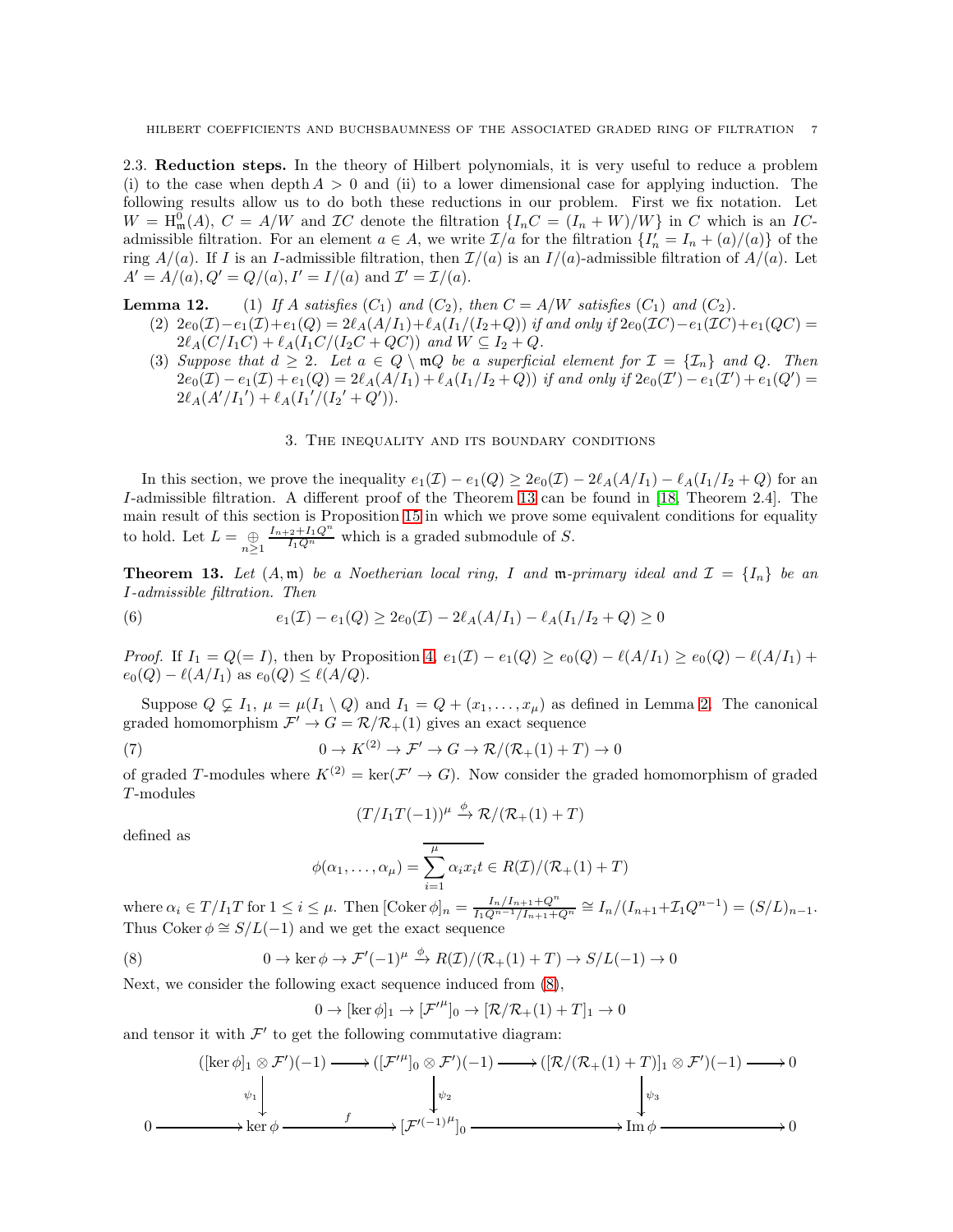<span id="page-7-0"></span>of graded T-modules. Since  $\psi_2$  is bijective, we have an exact sequence

(9) 
$$
0 \to K^{(1)} \to ([R(\mathcal{I})/(\mathcal{R}_+(1)+T)]_1 \otimes \mathcal{F}')(-1) \xrightarrow{\psi_3} \text{Im } \phi \to 0
$$

of graded T-modules where  $K^{(1)} = \ker \psi_3$ . Note that  $K^{(1)} \leq ([\mathcal{R}/(\mathcal{R}_+(1)+T)]_1 \otimes \mathcal{F}')(-1)$  and  $K^{(2)} \n\t\leq \mathcal{F}'$ , so dim  $K^{(i)} \leq d$  for  $i = 1, 2$ . Since  $L \leq S$ , dim  $L \leq d$ . We put  $L = K^{(3)}$  for convenience of notation. From  $(7)$ ,  $(8)$  and  $(9)$ , we have that

<span id="page-7-2"></span>
$$
\ell(I_n/I_{n+1}) = \ell(G(\mathcal{I})_n) = \ell(\mathcal{F}'_n) + \ell(([\mathcal{R}/\mathcal{R}_+(1) + T]_n) - \ell([K^{(2)}]_n)
$$
  
\n
$$
= \ell(\mathcal{F}'_n) + \{[\text{Im }\phi]_n + \ell([S/L]_{n-1})\} - \ell([K^{(2)}]_n)
$$
  
\n(10) =  $\ell(\mathcal{F}'_n) + \{\ell([\mathcal{R}/\mathcal{R}_+(1) + T]_1 \otimes \mathcal{F}'\]_{n-1} - \ell([K^{(1)}]_n)\} + \ell(S_{n-1}) - \ell([K^{(3)}]_{n-1}) - \ell([K^{(2)}]_n)$ 

for all  $n \geq 0$ . Since  $(A/I_1)[X_1,\ldots,X_d] \to \mathcal{F}' = T/I_1T$  defined by  $X_i \mapsto \overline{x_i t}$  is surjective map and  $[\mathcal{R}/\mathcal{R}_+(1) + T]_1 = I_1/I_2 + Q$ , we have that

$$
\ell_A([[R/R_+(1) + T]_1 \otimes \mathcal{F}']_{n-1}) \leq \ell_A(I_1/I_2 + Q) \binom{n-1+d-1}{d-1} = \ell_A(I_1/I_2 + Q) \binom{n+d-1}{d-1} - \binom{n+d-2}{d-2}
$$
  
and  $\ell_A((\mathcal{F}')_n) \leq \ell_A(A/I_1) \binom{n+d-1}{d-1}$ 

Further, we write

<span id="page-7-1"></span>
$$
\ell_A(G(\mathcal{I})_n) = e_0(\mathcal{I}) \binom{n+d-1}{d-1} - e_1(\mathcal{I}) \binom{n+d-2}{d-2} + \ldots + (-1)^{d-1} e_{d-1}(\mathcal{I})
$$
  

$$
\ell_A(S_{n-1}) = e_0(S) \binom{n-1+s-1}{s-1} - e_1(S) \binom{n+s-3}{s-2} + \ldots
$$

where  $s = \dim S \leq d$ . We get

(11) 
$$
e_0(\mathcal{I}) \leq \begin{cases} \ell_A(A/I_1) + \ell_A(I_1/I_2 + Q) + e_0(S) & \text{if } \dim S = d \\ \ell_A(A/I_1) + \ell_A(I_1/I_2 + Q) & \text{if } \dim S < d. \end{cases}
$$

In [\(11\)](#page-7-1),  $e_0(S) \le e_1(\mathcal{I}) - e_1(Q) - e_0(\mathcal{I}) + \ell_A(A/I_1)$  if dim  $S = d$  and  $e_1(\mathcal{I}) - e_1(Q) - e_0(\mathcal{I}) + \ell_A(A/I_1) \ge 0$ by Proposition [4.](#page-2-0) Thus

(12) 
$$
e_0(\mathcal{I}) \leq 2\ell_A(A/I_1) + \ell_A(I_1/I_2 + Q) + e_1(\mathcal{I}) - e_1(Q) - e_0(\mathcal{I})
$$

$$
or 2e_0(\mathcal{I}) \leq 2\ell_A(A/I_1) + \ell_A(I_1/I_2 + Q) + e_1(\mathcal{I}) - e_1(Q).
$$

This completes the proof.  $\Box$ 

<span id="page-7-3"></span>**Lemma 14.** Suppose that the conditions  $(C_0)$  and  $(C_2)$  are satisfied and  $Q \subsetneq I_1$ . Then we have,

$$
\ell_A(I_n/I_{n+1}) = \left\{ \ell_A(A/I_1) + \ell_A(I_1/(I_2+Q)) \right\} \binom{n+d-1}{d-1} - \ell(I_1/(I_2+Q)) \binom{n+d-2}{d-2} + \ell_A(S_{n-1}) - \ell_A([K^{(1)}]_n) - \ell_A([K^{(2)}]_n) - \ell_A([K^{(3)}]_{n-1})
$$

*for all*  $n \geq 0$ *. Furthermore,* 

$$
e_1(\mathcal{I}) - e_1(Q) = 2e_0(I) - 2\ell_A(A/I_1) - \ell_A(I_1/I_2 + Q) + \sum_{i \in \Gamma} e_0(K^{(i)})
$$

*where*  $\Gamma = \{i \mid 1 \le i \le 3, \dim_T K^{(i)} = d\}.$ 

Proof is almost same as in [\[16,](#page-17-4) Lemma 3.3]. We write it here.

*Proof.* By [\(10\)](#page-7-2), we have that

$$
\ell_A(I_n/I_{n+1}) = \ell_A(G(\mathcal{I})_n) = \ell(\mathcal{F}'_n) + \{\ell([\mathcal{R}/(\mathcal{R}_+(1)+T)]_1 \otimes \mathcal{F}']_{n-1} - \ell([K^{(1)}]_n)\} + \ell(S_{n-1}) - \ell([K^{(3)}]_{n-1}) - \ell([K^{(2)}]_n)
$$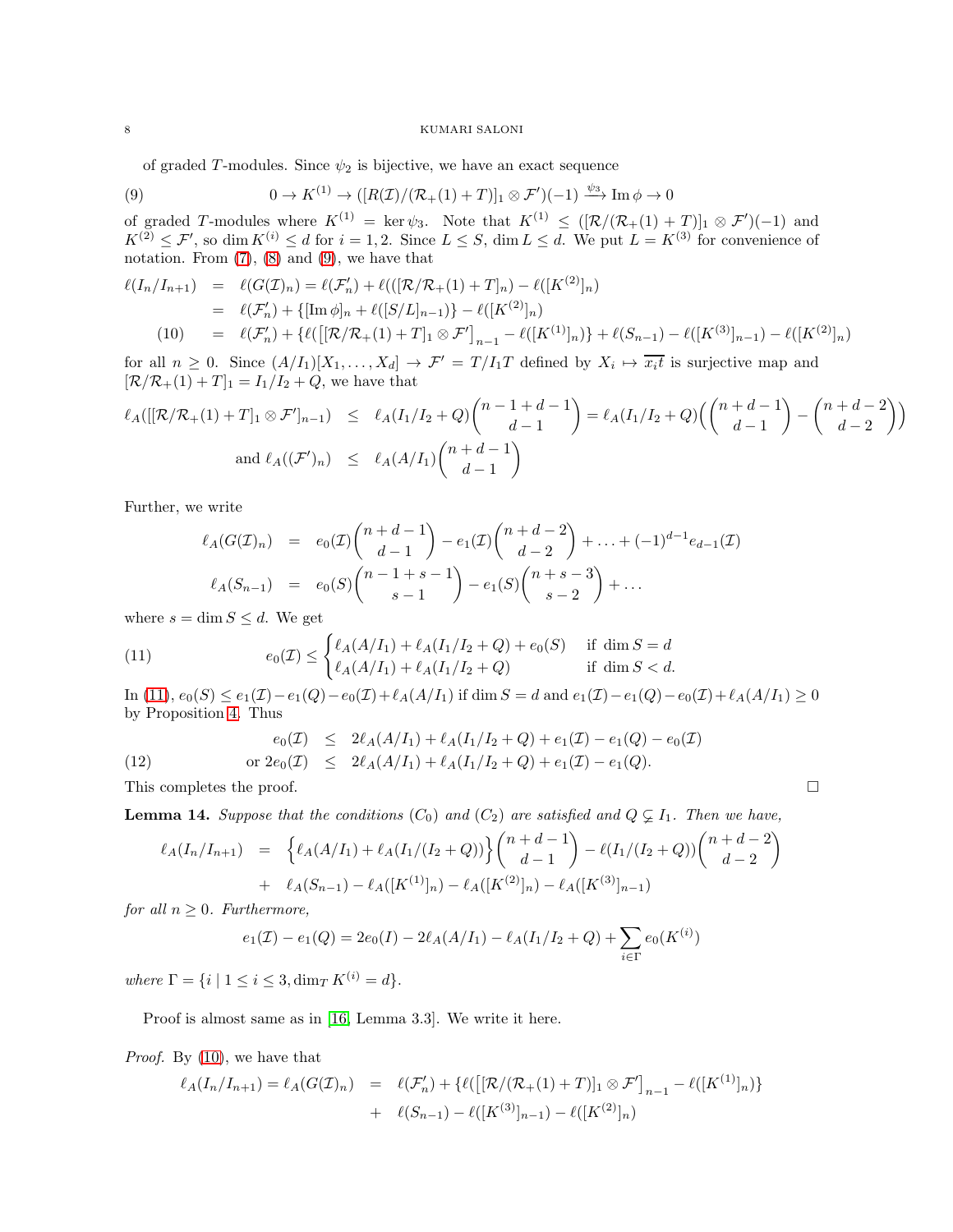for all  $n \geq 0$ . By Lemma [5,](#page-3-0)  $\mathcal{F}' \cong (A/I_1)[X_1,\ldots,X_d]$  and  $[\mathcal{R}/(\mathcal{R}_+(1)+T)]_1 \otimes \mathcal{F}' \cong (I_1/(I_2+Q)) \otimes$  $A/I_1[X_1,\ldots,X_d]$ . Therefore, we have for all  $n \geq 0$ ,

$$
\ell_A(\mathcal{F}'_n) = \ell_A(A/I_1) \binom{n+d-1}{d-1} \text{ and}
$$

$$
\ell_A([\mathcal{R}/(\mathcal{R}_+(1)+T)]_1 \otimes \mathcal{F}']_{n-1}) = \ell_A(I_1/(I_2+Q)) \binom{n+d-2}{d-1}
$$

Thus,

$$
\ell_A(I_n/I_{n+1}) = \ell_A(A/I_1) \binom{n+d-1}{d-1} + \ell_A(I_1/(I_2+Q)) \binom{n+d-2}{d-1} - \ell_A([K^{(1)}]_n)
$$
  
+ 
$$
\ell_A(S_{n-1}) - \ell_A([K^{(3)}]_{n-1}) - \ell_A([K^{(2)}]_n)
$$
  
= 
$$
\ell_A(A/I_1) \binom{n+d-1}{d-1} + \ell_A(I_1/(I_2+Q)) \left\{ \binom{n+d-1}{d-1} - \binom{n+d-2}{d-2} \right\}
$$
  
+ 
$$
\ell_A(S_{n-1}) - \ell_A([K^{(1)}]_n) - \ell_A([K^{(3)}]_{n-1}) - \ell_A([K^{(2)}]_n)
$$
  
= 
$$
\left\{ \ell_A(A/I_1) + \ell_A(I_1/(I_2+Q)) \right\} \binom{n+d-1}{d-1} - \ell_A(I_1/(I_2+Q)) \binom{n+d-2}{d-2} + \ell_A(S_{n-1}) - \ell_A([K^{(1)}]_n) - \ell_A([K^{(3)}]_{n-1}) - \ell_A([K^{(2)}]_n)
$$

for all  $n \geq 0$ . On comparing the coefficients, we get that

$$
e_0(I) = \begin{cases} \ell_A(A/I_1) + \ell_A(I_1/I_2 + Q) + e_0(S) - \sum_{i \in \Gamma} e_0(K^{(i)}) & \text{if } \dim S = d \\ \ell_A(A/I_1) + \ell_A(I_1/I_2 + Q) - \sum_{i \in \Gamma} e_0(K^{(i)}) & \text{if } \dim S \leq d - 1 \\ = 2\ell_A(A/I_1) + \ell_A(I_1/I_2 + Q) + e_1(\mathcal{I}) - e_1(Q) - e_0(I) - \sum_{i \in \Gamma} e_0(K^{(i)}) \end{cases}
$$

since  $e_1(\mathcal{I}) - e_0(\mathcal{I}) - e_1(Q) + \ell(A/I_1) = e_0(S)$  if dim  $S = d$  and  $e_1(\mathcal{I}) - e_0(\mathcal{I}) - e_1(Q) + \ell(A/I_1) =$ 0 if  $\dim S \leq d-1$  using Corollary [7.](#page-3-3)

It is easy to observe that  $\text{Ass}_{T} K^{(i)} \subseteq \{\text{m}T\}$  for  $1 \leq i \leq 3$ . To see this, note that  $K^{(1)} \leq [\mathcal{R}/\mathcal{R}_+(1)+$  $T|_1\otimes \mathcal{F}' \cong (I_1/I_2+Q) \otimes (A/I_1)[X_1,\ldots,X_d]$  which is a maximal Cohen-Macaulay  $\mathcal{F}' \cong A/I_1[X_1,\ldots,X_d]$ module,  $K^{(2)} \n\t\leq \mathcal{F}' \n\t\cong A/I_1[X_1,\ldots,X_d]$  and  $K^{(3)} \leq S$ . Therefore, if  $K^{(i)} \neq 0$ , then dim  $K^{(i)} = d$  for  $1 \leq$  $i \leq 3$ . We will need the following proposition later. Note here that  $(C_1) \implies (C_0)$  and  $(C_1) + (C_3) \implies T$ satisfies  $(S_2)$ .

<span id="page-8-0"></span>**Proposition 15.** Suppose that the conditions  $(C_1)$ ,  $(C_2)$  and  $(C_3)$  are satisfied. Assume that  $Q \subsetneq I_1$ . *Then the following conditions are equivalent:*

- <span id="page-8-3"></span><span id="page-8-1"></span>(1) *We have*  $e_1(\mathcal{I}) - e_1(Q) = 2e_0(\mathcal{I}) - 2\ell_A(A/I_1) - \ell_A(I_1/I_2 + Q)$ .
- (2) *There exists exact sequences*

$$
0 \to (I_1/(I_2 + Q) \otimes \mathcal{F}')(-1) \to \mathcal{R}/(\mathcal{R}_+(1) + T) \to S(-1) \to 0
$$

*and*

$$
0 \to \mathcal{F}' \to G(\mathcal{I}) \to \mathcal{R}/(\mathcal{R}_+(1) + T) \to 0
$$

*of graded* T *-modules.*

<span id="page-8-2"></span>(3)  $K^{(i)} = 0$  for  $1 \leq i \leq 3$ .

*When this is the case, we have the injective maps*

 $\mathrm{H}^i_\mathcal{M}(G(\mathcal{I})) \hookrightarrow \mathrm{H}^i_\mathcal{M}(\mathcal{R}/(\mathcal{R}_+(1)+T)) \hookrightarrow \mathrm{H}^i_\mathcal{M}(S)(-1)$ 

of graded T-modules for  $0 \le i \le d-1$  and  $\text{H}^i_M(G(\mathcal{I})) \cong \text{H}^i_M(\mathcal{R}/(\mathcal{R}_+(1)+T)) \cong \text{H}^i_M(S)(-1)$  for  $0 \le i \le d - 2$ .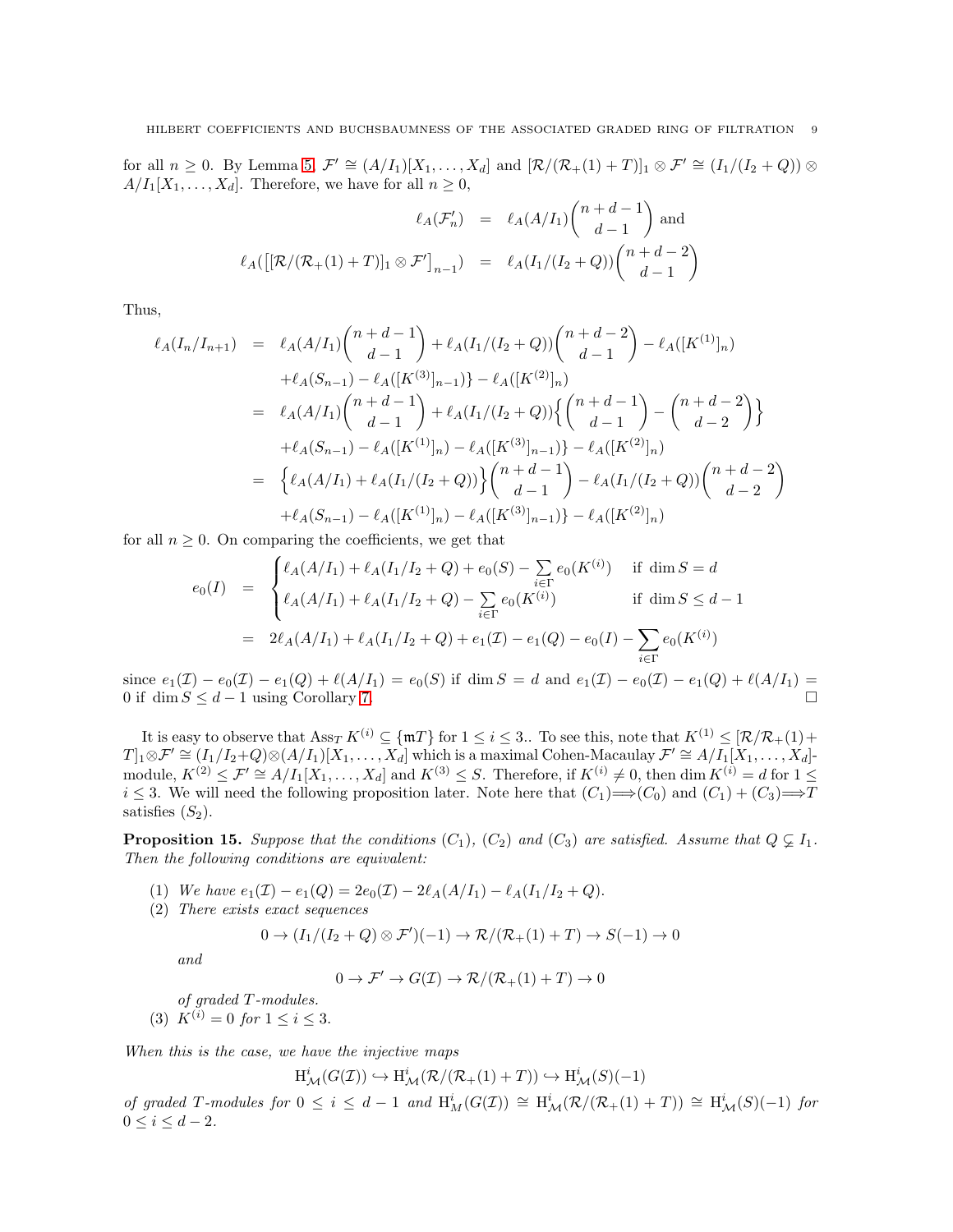*Proof.*

 $(1) \Rightarrow (3)$  $(1) \Rightarrow (3)$  $(1) \Rightarrow (3)$  Suppose  $(1)$  holds and  $K^{(i)} \neq 0$  for some  $1 \leq i \leq 3$ . Then  $i \in \Gamma$  and  $e_0(K^{(i)}) = 0$  using Lemma [14](#page-7-3) which is a contradiction.

 $(3) \Rightarrow (2)$  $(3) \Rightarrow (2)$  $(3) \Rightarrow (2)$  From the exact sequence  $(9)$ , we get that Im  $\phi \cong ((I_1/I_2+Q) \otimes \mathcal{F}')(-1)$ . Now the first exact sequence follows from the exact sequence in [\(8\)](#page-6-1) and the second exact sequence follows from the exact sequence in [\(7\)](#page-6-2).

 $(2) \Rightarrow (1)$  $(2) \Rightarrow (1)$  $(2) \Rightarrow (1)$  Suppose  $(2)$  holds. Then, for all  $n \geq 0$ ,

H

$$
\ell_A(I_n/I_{n+1}) = \ell_A(G(\mathcal{I})_n = \ell_A([\mathcal{F}']_n) + \ell_A([\mathcal{R}/\mathcal{R}_+(1) + T]_n)
$$
  
= 
$$
\ell_A([\mathcal{F}']_n) + \ell_A([\mathcal{I}_1/(I_2 + Q)) \otimes \mathcal{F}']_{n-1}) + \ell_A(S_{n-1}).
$$

Now using the same argument as done in Lemma [14,](#page-7-3) we get the desired equality.

Finally, since  $\mathcal{F}' \cong (A/I_1)[X_1,\ldots,X_d]$  by Lemma [5](#page-3-0) and  $(I_1/I_2+Q) \otimes \mathcal{F}'$  is a maximal Cohen-Macaulay module, we get the injective maps

$$
H_M^i(G(\mathcal{I})) \hookrightarrow H_M^i(\mathcal{R}/\mathcal{R}_+(1) + T) \hookrightarrow H_M^i(S)(-1)
$$

of graded T-modules for  $0 \le i \le d-1$  and  $H_M^i(G(\mathcal{I})) \cong H_\mathcal{M}^i(\mathcal{R}/(\mathcal{R}_+(1)+T)) \cong H_\mathcal{M}^i(S)(-1)$  for  $0 \leq i \leq d-2.$ 

<span id="page-9-0"></span>**Remark 16.** Suppose  $e_1(\mathcal{I})-e_1(Q) = 2(e_0(Q)-\ell(A/Q))$  for an I-admissible filtration  $\mathcal{I}$  and  $Q \subseteq I \subseteq I_1$ *a reduction. Then*

(1)  $e_1(\mathcal{I}) = e_1(Q)$ , (2) A *is Cohen-Macaulay and* (3)  $\mathcal{I} = \{I^n\}.$ 

*Proof.* Since  $e_1(\mathcal{I}) \ge e_1(Q)$  by [\(6\)](#page-6-3) and  $e_0(Q) \le \ell(A/Q)$ . Therefore,  $0 \le e_1(\mathcal{I}) - e_1(Q) = 2(e_0(Q) - e_1(Q))$  $\ell(A/Q) \leq 0 \Longrightarrow e_1(\mathcal{I}) = e_1(Q)$  and  $e_0(Q) = \ell(A/Q)$ . Thus A is Cohen-Macaulay, see [\[2,](#page-16-2) Corollary 4.7.11] and  $e_1(\mathcal{I}) = e_1(Q) = 0$ . This gives that  $\mathcal{I} = \{I^n\}$  by [\[13,](#page-17-11) Theorem 3.21].

<span id="page-9-1"></span>**Corollary 17.** *Suppose that the conditions*  $(C_1)$ ,  $(C_2)$  *and*  $(C_3)$  *are satisfied and the equality*  $2e_0(\mathcal{I})$  −  $e_1(\mathcal{I}) + e_1(Q) = 2\ell(A/I_1) + \ell(I_1/I_2 + Q)$  *holds. Then* 

- (1)  $I_{n+2} \subseteq Q^n I_1$  *for all*  $n \geq 0$ ,
- (2)  $Q^n \cap I_{n+1} = Q^n I_1$  *for all*  $n \geq 0$ ,
- (3) depth  $G(\mathcal{I}) > 0$  *and*
- $(4)$   $(a_1, a_2, \ldots, a_i, \ldots, a_d) : a_i \subseteq I_2 + Q$  *for all*  $1 \le i \le d$ .

*Proof.* Suppose  $I_1 = Q$ . Then by Remark [16,](#page-9-0) A is Cohen-Macaulay and  $\mathcal{I} = \{I^n = Q^n\}$ . Then the conclusion holds. Suppose  $Q \subsetneq I_1$ .

- (1) By Proposition [15,](#page-8-0)  $K^{(3)} = 0$  which gives  $I_{n+2} \subseteq Q^n I_1$  for all  $n \geq 0$ .
- (2) By Proposition [15,](#page-8-0)  $K^{(2)} = 0$ , so  $[K^{(2)}]_n = Q^n \cap I_{n+1}/Q^n I_1 = 0$  for all  $n \geq 0$ .
- (3) Using the two exact sequences of Proposition [15\(](#page-8-0)[2\)](#page-8-3) and depth lemma, it is enough to see that  $(I_1/I_2 + Q) \otimes \mathcal{F}' \cong (I_1/I_2 + Q) \otimes A/I_1[X_1, \ldots, X_d]$  and S have positive depths as T-modules.
- (4) Let  $x \in (a_1, a_2, \ldots, a_i, \ldots, a_d) : a_i$ . Then  $xa_i = \sum$  $\sum_{1 \leq j \leq d, j \neq i} a_j x_j, x_j \in A$ . Here,  $x, x_j \in I_1$  due to

the condition  $(C_2)$ . Let

$$
g = \overline{x} \otimes \overline{a_i t} - \sum_{1 \leq j \leq d, j \neq i} \overline{x_j} \otimes \overline{a_j t} \in (I_1/(I_2 + Q)) \otimes \mathcal{F}'
$$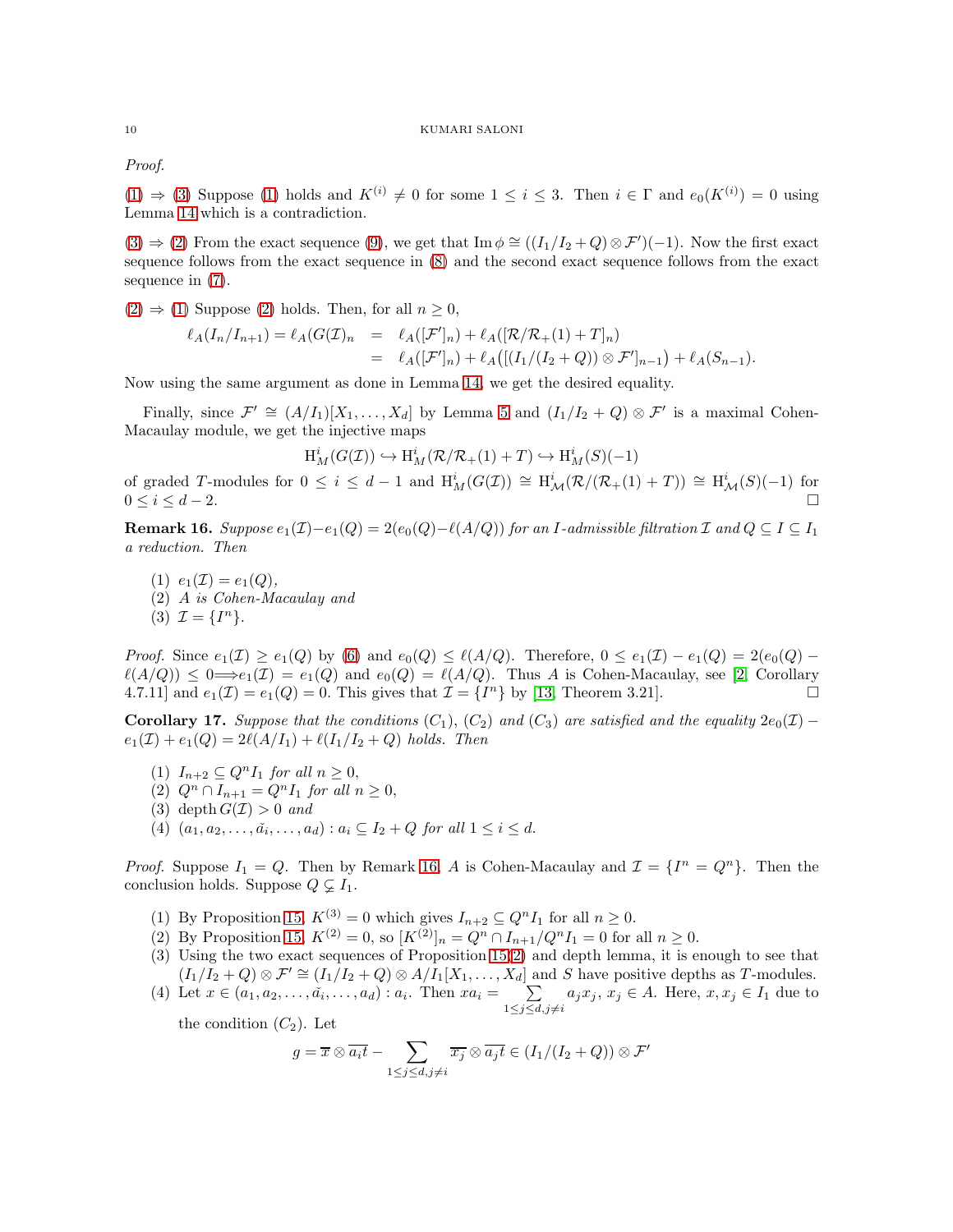where  $\overline{x}, \overline{x_j}$  denote the images of  $x, x_j$  in  $I_1/(I_2+Q)$  and  $\overline{a_i t}$  denote the image of  $a_i t$  in  $\mathcal{F}'$ . The image of g under the map  $0 \to ((I_1/(I_2+Q)) \otimes \mathcal{F}')(-1) \to \mathcal{R}/(\mathcal{R}_+(1)+T)$  is

$$
\overline{xa_it^2}-\sum_{1\leq j\leq d, j\neq i}\overline{x_ja_jt^2}=0
$$

which implies that  $g = 0 \in (I_1/(I_2+Q)) \otimes \mathcal{F}' \cong (I_1/(I_2+Q)) \otimes (A/I_1) \overline{|a_1 t|}, \ldots, \overline{|a_d t|}$ . Therefore,  $x \in I_2 + Q$ .

 $\Box$ 

## 4. Proof of the main theorem: Part 1

We now prove our main result. First, we establish the equivalence of  $(1)$  and [2](#page-1-1) of Theorem [1](#page-1-2) in this section. Suppose  $I_{n+2} \subseteq Q^n I_2 + W$  for all  $n \geq 1$ ;  $(Q^n + W) \cap (I_{n+1} + W) = Q^n I_1 + W$  for all  $n \geq 1$ and  $(a_1, \ldots, a_i, \ldots, a_d)$ :  $_A a_i \subseteq I_2 + Q$  for all  $1 \leq i \leq d$ ;

*Claim 1:* The equality  $e_1(\mathcal{I}) - e_1(Q) = 2e_0(\mathcal{I}) - 2\ell(A/I_1) - \ell(I_1/(I_2 + Q))$  holds.

*Proof of Claim 1.* Suppose  $Q = I_1$ . Then  $I_2 + W = (I_2 + W) \cap (Q + W) = QI_1 + W = Q^2 + W$  and  $I_{n+2} \subseteq Q^{n+2} + W$  for  $n \geq 1$ . This implies that  $\mathcal{I}C = \{Q^nC\}$ . Since  $W \subseteq (a_1, \ldots, a_i, \ldots, a_d) : a_i \subseteq$  $I_2 + Q$ , it is enough to get the equality

$$
e_1(\mathcal{I}C) - e_1(QC) = 0 = 2(e_0(\mathcal{I}C) - \ell(C/QC))
$$

in C using Lemma 12. By [\[22\]](#page-17-12)[Section 4], we have that  $e_0(\mathcal{I}) = e_0(Q) = \ell(C/QC) - \ell((a_1, \ldots, a_{r-1})$ :  $a_r/((a_1, \ldots, a_{r-1}): a_r) \cap Q) = \ell(C/QC)$  as  $(a_1, \ldots, a_{r-1}): a_r \subseteq I_2 + Q = Q$ .

Suppose  $Q \subsetneq I_1$ . Since A satisfies  $(C_1)$ , Q is a standard parameter ideal of A. From [\[23,](#page-17-10) Corollary 3.9,  $Q \cap W = 0$ . Therefore,  $W \subseteq (a_1, \ldots, a_i, \ldots, a_d) : a_i \subseteq I_2 + Q$ . We show the required equality in the ring C and use Lemma 12. By Proposition [15,](#page-8-0) it is enough to show that  $K^{(i)} = 0$  for  $1 \le i \le 3$ .

Passing to the ring C, we may assume that the conditions  $(C_1), (C_2)$  and  $(C_3)$  are satisfied using Lemma 12 and  $I_{n+1} = Q^{n-1}I_2$  for  $n \geq 2$  and  $Q^n \cap I_{n+1} = Q^nI_1$  for all  $n \geq 1$ . It follows easily that

$$
K^{(3)} = \bigoplus_{n \ge 1} \frac{(I_{n+2} + W) + (I_1 Q^n + W)}{(I_1 Q^n + W)} = 0 \text{ and } K^{(2)} = \bigoplus_{n \ge 1} \frac{(Q^n + W) \cap (I_{n+1} + W)}{I_1 Q^n + W} = 0.
$$

Now we show that  $K^{(1)} = 0$ . From [\(9\)](#page-7-0), that we have the exact sequence

(13) 
$$
0 \to K^{(1)} \to ([\mathcal{R}/(\mathcal{R}_+(1)+T)]_1 \otimes \mathcal{F}')(-1) \xrightarrow{\psi_3} \text{Im} \phi \to 0
$$

where  $K^{(1)} = \ker \psi_3$ . Suppose  $K^{(1)} \neq 0$ . Let

 $n = \min\{m \mid [K^{(1)}]_m \neq 0\}.$ 

Since  $\left[\left[\mathcal{R}/(\mathcal{R}_+(1)+T)\right]_1 \otimes \mathcal{F}^\prime\right]_{m-1} = 0$  for all  $m \leq 0$ , we have  $\left[K^{(1)}\right]_m = 0$  for  $m \leq 0$ . For  $m = 1$ , notice that

$$
\left[ \left[ \mathcal{R}/(\mathcal{R}_+(1)+T) \right]_1 \otimes \mathcal{F}' \right]_0 \cong I_1/(I_2+Q) \otimes A/I_1 \cong I_1/(I_2+Q)
$$

as  $I_1I_1 \subseteq I_2$ . Let  $g = \sum \overline{z_i} \otimes \overline{r_i} \in [K^{(1)}]_1$  where  $\overline{z_i}$  denote the image of  $z_i \in I_1$  in  $I_1/(I_2 + Q)$  $1 \leq i \leq p$ and  $\overline{r_i}$  denote the image of  $r_i$  in  $A/I_1$ . Then  $\psi_3(g) = \sum_{1 \leq i \leq p} \overline{z_i r_i t} = 0$  where  $\overline{z_i r_i t}$  denote the image in  $\text{Im } \phi \subseteq [\mathcal{R}/(\mathcal{R}_+(1)+T)]_1 = I_1/(I_2+Q)$ . which implies  $\sum_{1 \le i \le p} z_i r_i \in I_2 + Q$  i.e.  $g = \sum_{1 \le i \le p} z_i r_i$  $\sum\limits_{1\leq i\leq p}\overline{z_{i}}\otimes \overline{r_{i}}=$  $\sum$  $\sum_{1 \leq i \leq p} \overline{z_i r_i} \otimes \overline{1} = 0$  in  $\left[ \left[ \mathcal{R} / (\mathcal{R}_+(1) + T) \right]_1 \otimes \mathcal{F}' \right]_0$ . This gives that  $[K^{(1)}]_1 = 0$ .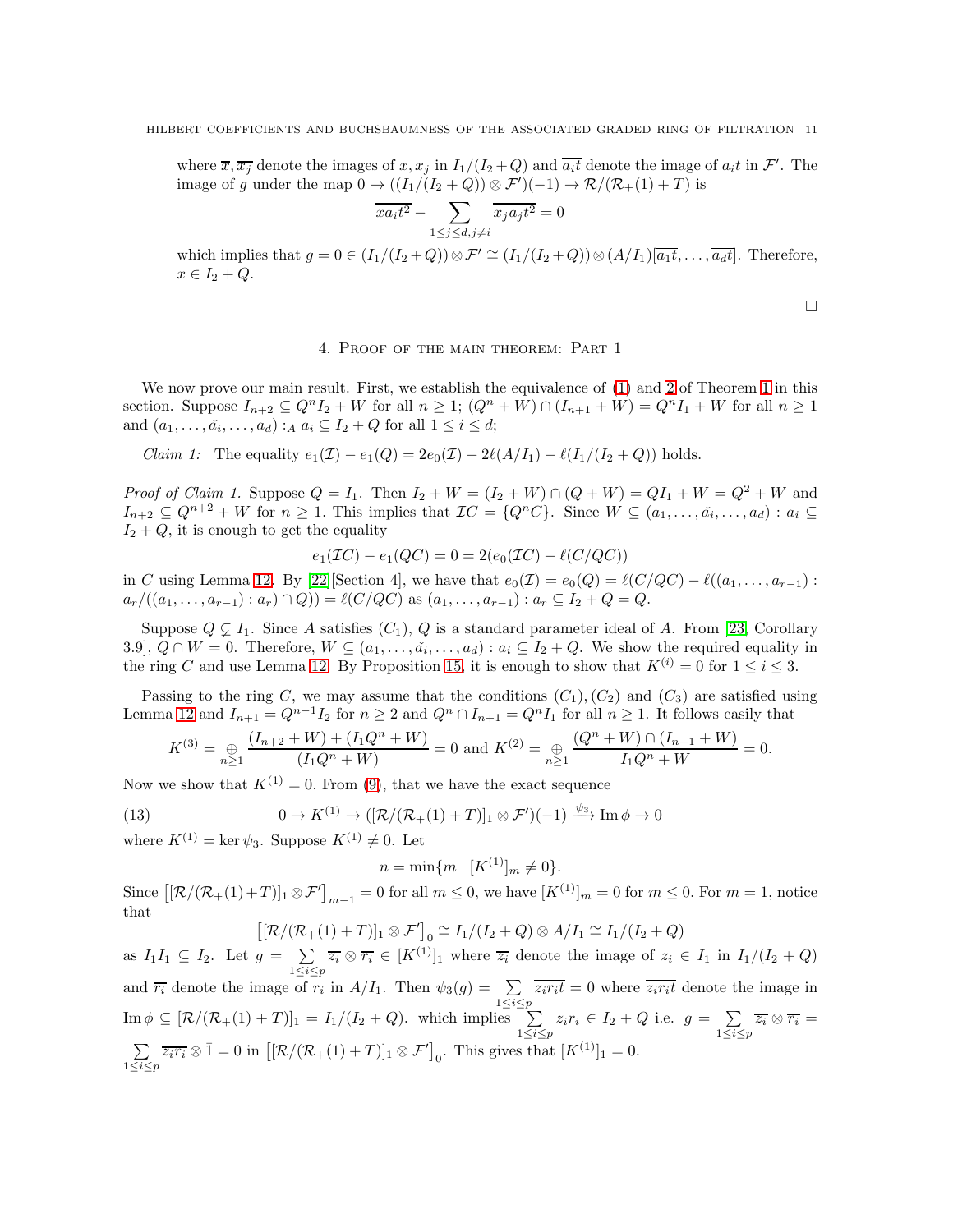Therefore,  $n \geq 2$ . Let  $0 \neq g \in [K^{(1)}]_n = [\ker \psi_3]_n$ . Put

$$
\Gamma_1 = \{ (\alpha_1, ..., \alpha_d) \in \mathbb{Z}^d \mid \alpha_1 \ge 1, \alpha_i \ge 0 \text{ for } 2 \le i \le d \text{ and } \sum_{i=1}^d \alpha_i = n - 1 \}
$$
  

$$
\Gamma_2 = \{ (0, \beta_2, ..., \beta_d) \in \mathbb{Z}^d \mid \beta_i \ge 0 \text{ for } 2 \le i \le d \text{ and } \sum_{i=1}^d \beta_i = n - 1 \}.
$$

Then  $\Gamma_1 \bigcup \Gamma_2 = \{(\alpha_1, \ldots, \alpha_d) \in \mathbb{Z}^d \mid \alpha_i \geq 0 \text{ for } 1 \leq i \leq d \text{ and } \sum_{i=1}^d \alpha_i = n-1\}.$  We may write

$$
g = \sum_{\alpha \in \Gamma_1 \cup \Gamma_2} \overline{x_{\alpha}} \otimes \overline{(a_1 t)^{\alpha_1} (a_2 t)^{\alpha_2} \dots (a_d t)^{\alpha_d}}
$$
  

$$
= \sum_{\alpha \in \Gamma_1} \overline{x_{\alpha}} \otimes \overline{(a_1 t)^{\alpha_1} (a_2 t)^{\alpha_2} \dots (a_d t)^{\alpha_d}} + \sum_{\beta \in \Gamma_2} \overline{x_{\beta}} \otimes \overline{(a_2 t)^{\beta_2} \dots (a_d t)^{\beta_d}}
$$

where  $\overline{x_{\alpha}}$  and  $\overline{x_{\beta}}$  denote the images of  $x_{\alpha}, x_{\beta} \in I_1$  in  $I_1/(I_2+Q)$ , and  $(a_1t)^{\alpha_1}(a_2t)^{\alpha_2}\dots(a_dt)^{\alpha_d}$  and  $(a_2t)^{\beta_2}\dots(a_dt)^{\beta_d}$  denote the images of corresponding elements in  $\mathcal{F}'_{n-1}$ . Then

(14) 
$$
\psi_3(g) = \sum_{\alpha \in \Gamma_1} \overline{x_{\alpha} a_1^{\alpha_1} a_2^{\alpha_2} \dots a_d^{\alpha_d} t^n} + \sum_{\beta \in \Gamma_2} \overline{x_{\beta} a_2^{\beta_2} \dots a_d^{\beta_d} t^n} = 0 \in [\mathcal{R}/\mathcal{R}_+(1) + T]_n
$$

(15) 
$$
\Rightarrow \sum_{\alpha \in \Gamma_1} x_{\alpha} a_1^{\alpha_1} a_2^{\alpha_2} \dots a_d^{\alpha_d} + \sum_{\beta \in \Gamma_2} x_{\beta} a_2^{\beta_2} \dots a_d^{\beta_d} \in I_{n+1} + Q^n.
$$

We have for all  $n \geq 2$ ,  $I_{n+1} + Q^n = Q^{n-1}I_2 + Q^n \subseteq a_1Q^{n-2}I_2 + (a_2, \ldots, a_d)^{n-1}I_2 + a_1Q^{n-1}$  $(a_2,...,a_d)^n \subseteq a_1Q^{n-2}I_2 + a_1Q^{n-1} + (a_2,...,a_d)^{n-1}$  and  $\sum$  $\sum_{\beta \in \Gamma_2} x_{\beta} a_2^{\beta_2} \dots a_d^{\beta_d} \in (a_2, \dots, a_d)^{n-1}$ . So, there exists  $q \in Q^{n-2}I_2$  and  $q' \in Q^{n-1}$  such that

$$
\sum_{\alpha \in \Gamma_1} x_{\alpha} a_1^{\alpha_1} a_2^{\alpha_2} \dots a_d^{\alpha_d} + a_1 q + a_1 q' \in (a_2, \dots, a_d)^{n-1}
$$
  
\n
$$
\Rightarrow \qquad a_1 \cdot \left\{ \sum_{\alpha \in \Gamma_1} x_{\alpha} a_1^{\alpha_1 - 1} a_2^{\alpha_2} \dots a_d^{\alpha_d} + q + q' \right\} \in (a_2, \dots, a_d)^{n-1}
$$
  
\n
$$
\Rightarrow \qquad \sum_{\alpha \in \Gamma_1} x_{\alpha} a_1^{\alpha_1 - 1} a_2^{\alpha_2} \dots a_d^{\alpha_d} + q + q' \in (a_2, \dots, a_d)^{n-2} (I_2 + Q) \subseteq I_n + Q^{n-1}
$$

since  $(a_2, \ldots, a_d)^{n-1}$ :  $a_1 \subseteq (a_2, \ldots, a_d)^{n-2}$ .  $((a_2, \ldots, a_d) : a_1)$  by [\[6,](#page-17-5) Lemma 3.5] and  $(a_2, \ldots, a_d) : a_1 \subseteq$  $I_2 + Q$  is given. Hence, we get

$$
\sum_{\alpha \in \Gamma_1} x_{\alpha} a_1^{\alpha_1 - 1} a_2^{\alpha_2} \dots a_d^{\alpha_d} \in I_n + Q^{n-1} \Rightarrow \sum_{\alpha \in \Gamma_1} \overline{x_{\alpha}} \otimes \overline{(a_1 t)^{\alpha_1 - 1} (a_2 t)^{\alpha_2} \dots (a_d t)^{\alpha_d}} \in [K^{(1)}]_{n-1} = 0
$$

which implies that

$$
g = \sum_{\beta \in \Gamma_2} \overline{x_{\beta}} \otimes \overline{(a_2 t)^{\beta_2} \dots (a_d t)^{\beta_d}}.
$$

Therefore  $g = 0$  since, by symmetry of the elements  $a_i t$ , the similar steps can be repeated for any  $a_i$ ,  $1 \leq i \leq d$ . This is a contradiction. Hence  $K^{(1)} = 0$ . This completes the proof.

Next, we prove (1)  $\Rightarrow$  (2). Suppose the equality  $e_1(\mathcal{I}) - e_1(Q) = 2e_0(\mathcal{I}) - 2\ell_A(A/I_1) - \ell_A(I_1/(I_2+Q))$ holds. Then  $e_1(\mathcal{I}C) - e_1(QC) = 2e_0(\mathcal{I}C) - 2\ell_A(C/I_1C) - \ell_A(I_1C/(I_2C+QC))$  and  $W \subseteq I_2 + Q$  by Lemma 12. Since  $(C_1)$ ,  $(C_2)$  and  $(C_3)$  are satisfied for C, by Corollary [17](#page-9-1) we get  $(Q<sup>n</sup>+W)\cap (I_{n+1}+W)$  =  $Q^nI_1+W$  for  $n\geq 1$  and  $(a_1,\ldots,\tilde{a_i},\ldots,a_d):_A a_i\subseteq I_2+Q$  for all  $1\leq i\leq d$ . It remains to show that  $I_{n+2} \subseteq Q^n I_2 + W$  for  $n \geq 1$  and  $W \subseteq I_2$ .

<span id="page-11-0"></span>**Theorem 18.** *Suppose that the conditions*  $(C_1)$  *and*  $(C_2)$  *are satisfied and the equality*  $e_1(\mathcal{I}) - e_1(Q) =$  $2e_0(\mathcal{I}) - 2\ell_A(A/I_1) - \ell_A(I_1/(I_2+Q))$  *holds. Then*  $I_{n+2} \subseteq Q^nI_2 + W$  *for*  $n \ge 1$  *and*  $W \subseteq I_2$ *.*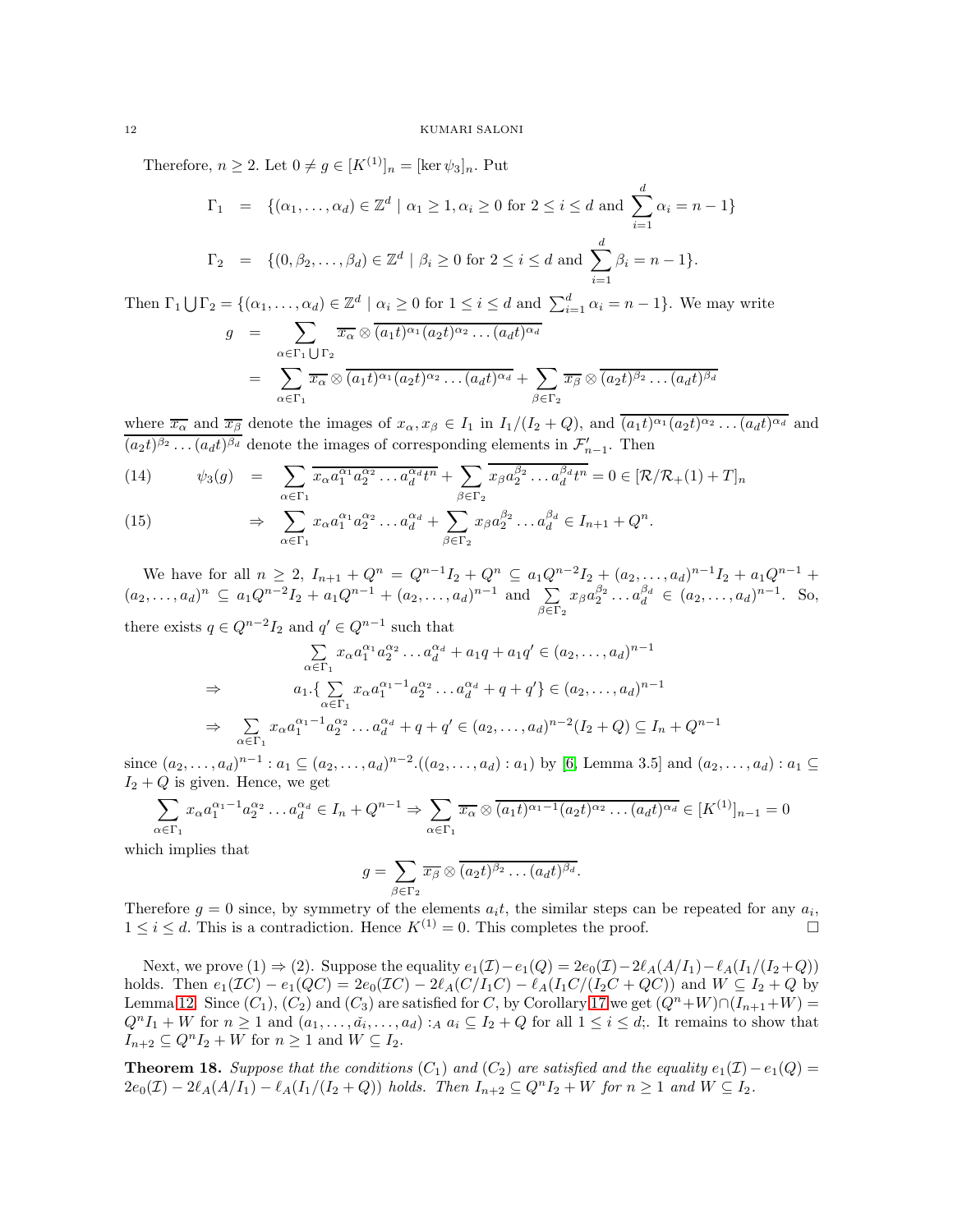*Proof.* We first show that  $W \subseteq I_2$ . Let  $w = i + q \in W \subseteq I_2 + Q$  where  $i \in I_2$  and  $q \in Q$ . Then  $q = w - i \in (Q + W) \cap (I_2 + W) = QI_1 + W$  by Corollary [17.](#page-9-1) So,  $q \in (QI_1 + W) \cap Q = QI_1$  since  $Q \cap W = 0$  which implies  $w = i + q \in I_2$ . Hence  $W \subseteq I_2$ .

For the rest of the proof, we may pass to the ring C and assume that the conditions  $(C_1)$ ,  $(C_2)$  and  $(C_3)$  are satisfied. We show, by induction on d, that  $I_{n+2} = Q^n I_2$  for all  $n \geq 1$ . Suppose the equality  $e_1(\mathcal{I}) - e_1(Q) = 2e_0(\mathcal{I}) - 2\ell_A(A/I_1) - \ell_A(I_1/(I_2+Q))$  holds. Then by Corollary [17,](#page-9-1) depth  $G(\mathcal{I}) > 0$ and  $I_{n+2} \subseteq Q^n I_1$  for all  $n \geq 0$ . We may assume that  $f_1 = a_1 t \in (R$  is a regular element of G.

Suppose  $d = 1$ . Since  $I_{n+2} \subseteq Q^n I_1 \subseteq (a_1^n)$  and  $f_1^n$  is a regular element, we get that  $I_{n+2} =$  $I_{n+2} \cap (a_1^n) = a_1^n I_2 = Q^n I_2$  for all  $n \ge 1$ .

Suppose  $d \geq 2$ . Let  $A' = A/(a)$ ,  $Q' = Q/(a)$ ,  $I' = I/(a)$  and  $\mathcal{I}' = \mathcal{I}/(a) = \{I_n A'\}$  be the filtration in A'. Then the conditions  $(C_1)$  and  $(C_2)$  are satisfied for A' and  $e_1(\mathcal{I}')-e_1(Q')=2e_0(\mathcal{I}')-2\ell_A(A'/I_1')-2\ell_B(I')$  $\ell_A(I_1'/(I_2'+Q'))$  by Lemma 12. Further,  $(C_1)$ ,  $(C_2)$  and  $(C_3)$  are satisfied for  $C'=A'/H_{\mathfrak{m}}^0(A')$ . Let  $TC'' = \{I'_n + H^0_m(A') / H^0_m(A')\}$  be the I'C'-admissible filtration in C'. By induction hypothesis, we get that for all  $n \geq 1$ ,

$$
I_{n+2}A' \subseteq Q^n I_2 A' + \text{H}^0_\text{m}(A')
$$
  
\n
$$
\Rightarrow I_{n+2} \subseteq Q^n I_2 + (a_1) + \text{H}^0_\text{m}(A')
$$
  
\n
$$
\subseteq Q^n I_2 + ((a_1) : Q)
$$

since  $a_1, \ldots, a_d$  is a d-sequence and  $H_m^0(A') = ((a_1) : Q)$ . Now let  $x \in I_{n+2}$ , write  $x = y + z$  where  $y \in Q^n I_2$  and  $z \in ((a_1) : Q)$ . Then

$$
z = x - y \in ((a_1) : Q) \cap I_{n+2} \subseteq ((a_1) : Q) \cap Q^n I_1 \subseteq ((a_1) : Q) \cap Q
$$

as  $I_{n+2} \subseteq Q^nI_1$  by Corollary [17.](#page-9-1) Since  $a_1, \ldots, a_d$  is a d-sequence, This implies  $z \in (a_1) \cap I_{n+2} = a_1I_{n+1}$ as  $a_1t$  is a regular element for  $G(\mathcal{I})$ . Thus  $x = y + z \in Q^n I_2$ . This completes the proof.

5. Proof of the main theorem: Part 2

In this section, we complete the proof of Theorem [1](#page-1-2) by establishing the assertions [\(1\)](#page-1-3)-[\(8\)](#page-1-4).

- **Remark 19.** (1) *When the equality*  $e_1(\mathcal{I}) e_1(Q) = 2e_0(\mathcal{I}) 2\ell(A/I_1) \ell(I_1/(I_2 + Q))$  *holds,*  $then \ H_{\mathcal{M}}^{0}(\ker \phi) = \ker \phi = H_{\mathcal{M}}^{0}(G(\mathcal{I})) \ \ and \ H_{\mathcal{M}}^{i}(G(\mathcal{I})) \cong H_{\mathcal{M}}^{i}(G(\mathcal{I}C)) \ \ for \ \ i \geq 1 \ \ where \ \ \phi \ \ is \ \ the$ *canonical homomorphism of graded rings*  $G(\mathcal{I}) \xrightarrow{\phi} G(\mathcal{I}C) \rightarrow 0$ .
	- (2) Let  $I_2 \subseteq Q$  and  $e_1(\mathcal{I}) e_1(Q) = 2e_0(\mathcal{I}) 2\ell(A/I_1) \ell(I_1/(I_2 + Q))$ . Then A is Cohen-*Macaulay ring and*  $I_{n+1} = Q^n I_1$  *for*  $n \geq 1$ *. Thus*  $S = (0)$  *and*  $G(\mathcal{I})$  *is Cohen-Macaulay with*  $a(G(\mathcal{I})) \leq 1-d.$
- *Proof.* (1) It is easy to see that  $[\ker \phi]_n \cong (I_n \cap W)/(I_{n+1} \cap W)$  which is (0) for  $n \gg 0$ . Therefore  $H^0_{\mathcal{M}}(\ker \phi) = \ker \phi$  and  $H^i_{\mathcal{M}}(\ker \phi) = 0$  for  $i \geq 1$ . Since depth  $G(\mathcal{I}C) > 0$  by Lemma 12 and Corollary [17,](#page-9-1)  $\mathrm{H}^0_\mathcal{M}(\ker \phi) = \mathrm{H}^0_\mathcal{M}(G(\mathcal{I}))$  and  $\mathrm{H}^i_\mathcal{M}(G(\mathcal{I})) \cong \mathrm{H}^i_\mathcal{M}(G(\mathcal{I}C))$  for  $i \geq 1$ .
	- (2) Since  $I_2 \subseteq Q$  and  $e_1(\mathcal{I}) e_1(Q) \geq e_0(\mathcal{I}) \ell(A/I_1)$  from Proposition [4.](#page-2-0) Hence,

$$
0 = e_1(\mathcal{I}) - e_1(Q) - 2e_0(\mathcal{I}) + 2\ell(A/I_1) + \ell(I_1/Q)
$$
  
=  $e_1(\mathcal{I}) - e_1(Q) - 2e_0(\mathcal{I}) + \ell(A/I_1) + \ell(A/Q)$   
 $\geq \ell(A/Q) - e_0(\mathcal{I})$   
 $\geq 0.$ 

Thus,  $\ell_A(A/Q) = e_0(Q)$  which implies that A is Cohen-Macaulay, see [\[2,](#page-16-2) Section 4.7] and  $e_1(\mathcal{I}) - e_1(Q) = e_0(I) - \ell(A/I_1)$ . Using Corollary [7,](#page-3-3)  $S = (0)$  as dim  $S \neq d$ . Recall that if A is Cohen-Macaulay, then either  $S = (0)$  or dim  $S = d$ , see [\[24,](#page-17-13) Proposition 2.1]. Consequently,  $I_{n+1} = Q^n I_1$  for all  $n \geq 0$  and  $G(\mathcal{I})$  is Cohen-Macaulay by Vallabrega-Valla criteria. Since  $G(\mathcal{I})$  is Cohen-Macaulay, we have  $a_d(G(\mathcal{I}) + d \leq 1$ .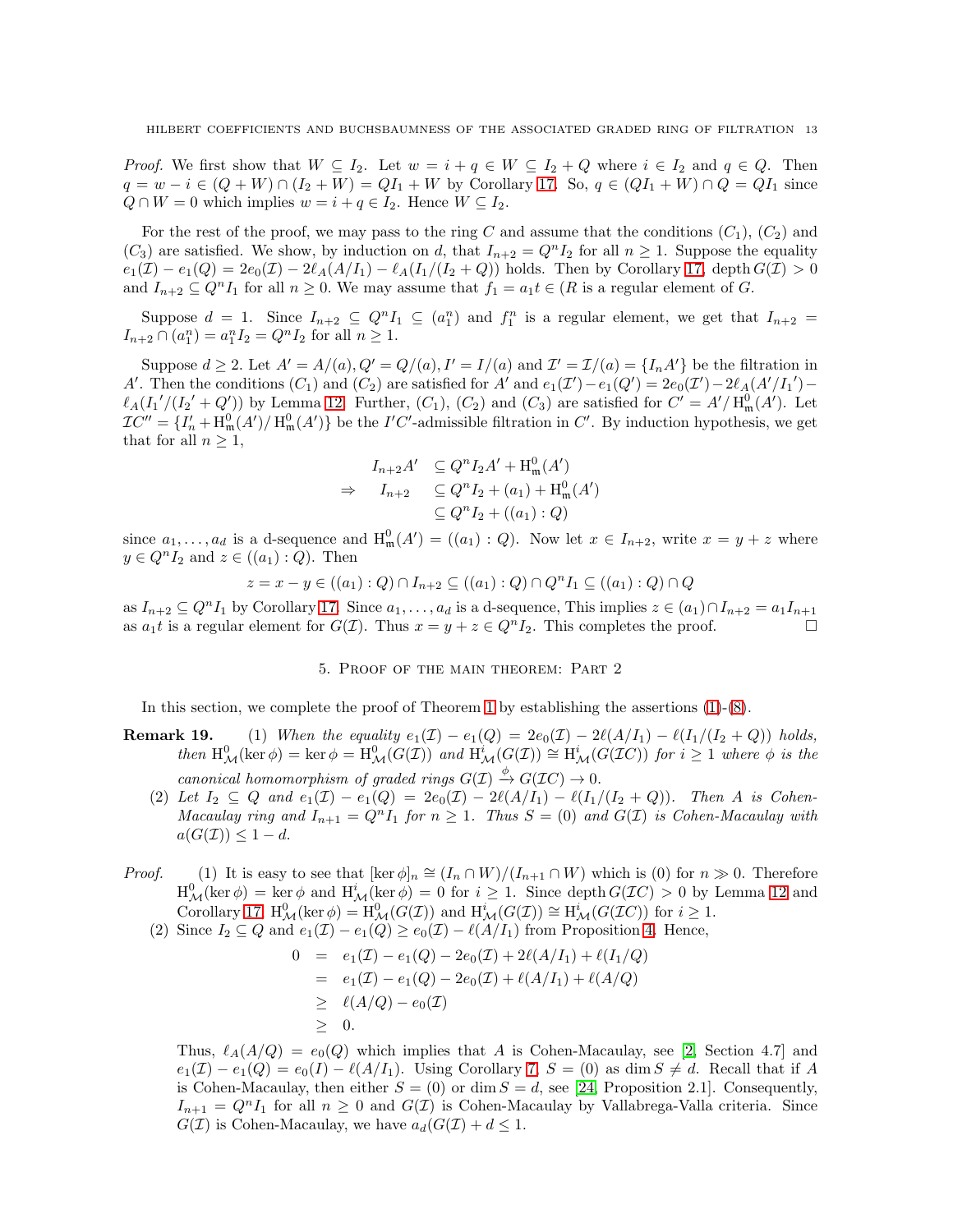<span id="page-13-5"></span>**Theorem 20.** Suppose that the conditions  $(C_1)$  and  $(C_2)$  are satisfied and  $e_1(\mathcal{I}) - e_1(Q) = 2e_0(\mathcal{I}) 2\ell_A(A/I_1) - \ell_A(I_1/(I_2 + Q))$  *holds. Then*  $G(\mathcal{I})$  *is generalized Cohen-Macaulay and* S *is a generalized Cohen-Macaulay* T *-module.*

*Proof.* By Remark 19, we may assume that  $I_2 \nsubseteq Q$ ,  $S \neq 0$  and

$$
\operatorname{H}^{i}_{\mathcal{M}}(G(\mathcal{I})) \cong \operatorname{H}^{i}_{\mathcal{M}}(G(\mathcal{I}C))
$$

for  $i \geq 1$ . Thus we may pass to the ring C and assume that  $(C_1)$ ,  $(C_2)$  and  $(C_3)$  are satisfied. By Proposition [15,](#page-8-0) we have that

$$
H^i_{\mathcal{M}}(G(\mathcal{I})) \hookrightarrow H^i_{\mathcal{M}}(\mathcal{R}/(\mathcal{R}_+(1)+T)) \hookrightarrow H^i_{M}(S)(-1)
$$

for  $0 \le i \le d-1$ . Then  $g-\text{depth}_{\mathcal{M}} S \le g-\text{depth}_{\mathcal{M}} G(\mathcal{I})$ . Therefore  $g-\text{depth}_{\mathcal{M}} S = g-\text{depth}_{\mathcal{M}} G(\mathcal{I}) = d$  by Proposition 11 d by Proposition [11.](#page-5-0)

<span id="page-13-6"></span>**Proposition 21.** *Suppose that the conditions*  $(C_1)$  *and*  $(C_2)$  *are satisfied and*  $e_1(\mathcal{I}) - e_1(Q) = 2e_0(\mathcal{I}) 2\ell(A/I_1) - \ell(I_1/(I_2 + Q))$ . Then the following hold true.

<span id="page-13-0"></span>(1) *For all*  $n \in \mathbb{Z}$ ,

$$
[\mathrm{H}_{\mathcal{M}}^{0}(G(\mathcal{I}))]_{n} \cong \begin{cases} W/I_{3} \cap W & \text{if } n = 2\\ (I_{n} \cap W)/(I_{n+1} \cap W) & \text{if } n \ge 3\\ (0) & \text{otherwise} \end{cases}
$$

<span id="page-13-2"></span><span id="page-13-1"></span>(2) *We have*  $H^i_{\mathcal{M}}(G(\mathcal{I})) = [H^i_{\mathcal{M}}(G(\mathcal{I}))]_{2-i} \cong H^i_{\mathfrak{m}}(A)$  *for*  $1 \leq i \leq d-1$ .

(3) *We have*  $a(G(\mathcal{I})) \leq 2 - d$ .

*Proof.* In view of Remark 19, we may assume that  $I_2 \nsubseteq Q$ ,  $S \neq (0)$  and  $[\text{H}^0_{\mathcal{M}}(G(\mathcal{I}))]_n = (I_n \cap$  $W/(I_{n+1}\cap W) = 0$  for  $n=0,1$  as  $W \subseteq I_2$  from Theorem [18.](#page-11-0) Further,  $[H^0_{\mathcal{M}}(G(\mathcal{I}))]_2 = W/I_3 \cap W$  and  $[H^0_{\mathcal{M}}(G(\mathcal{I}))]_n = I_n \cap W/I_{n+1} \cap W$  for  $n \geq 3$ . This proves [\(1\)](#page-13-0).

Now by passing to the ring C, we may assume that  $(C_1)$ ,  $(C_2)$  and  $(C_3)$  are satisfied, depth  $G(\mathcal{I}) > 0$ by Corollary [17](#page-9-1) and  $f_1 = a_1t$  is a non-zero-divisor on  $G(\mathcal{I})$ . The exact sequence  $0 \to G(\mathcal{I})(-1) \xrightarrow{f_1}$  $G(\mathcal{I}) \to G(\mathcal{I})/f_1G(\mathcal{I}) \to 0$  gives the following exact sequence of local cohomology modules

<span id="page-13-3"></span>
$$
0 \to G(\mathcal{I})/f_1G(\mathcal{I}) \to \mathrm{H}^1_{\mathcal{M}}(G(\mathcal{I}))(-1) \xrightarrow{f_1} \mathrm{H}^1_{\mathcal{M}}(G(\mathcal{I})) \to \mathrm{H}^1_{\mathcal{M}}(G(\mathcal{I})/f_1G(\mathcal{I})) \to \dots
$$
  
(16) 
$$
\dots \to \mathrm{H}^{i-1}_{\mathcal{M}}(G(\mathcal{I})/f_1G(\mathcal{I})) \to \mathrm{H}^i_{\mathcal{M}}(G(\mathcal{I}))(-1) \xrightarrow{f_1} \mathrm{H}^i_{\mathcal{M}}(G(\mathcal{I})) \to \mathrm{H}^i_{\mathcal{M}}(G(\mathcal{I})/f_1G(\mathcal{I})) \to \dots
$$

$$
\dots \mathrm{H}^{d-1}_{\mathcal{M}}(G(\mathcal{I})/f_1G(\mathcal{I})) \to \mathrm{H}^d_{\mathcal{M}}(G(\mathcal{I}))(-1) \xrightarrow{f_1} \mathrm{H}^d_{\mathcal{M}}(G(\mathcal{I})) \to 0.
$$

We apply induction on d to prove the assertions [\(2\)](#page-13-1) and [\(3\)](#page-13-2). Suppose  $d = 1$ . Then  $I_3 = a_1 I_2$  by Theorem [18.](#page-11-0) We have  $G(\mathcal{I})/f_1G(\mathcal{I}) = A/I_1 \oplus I_1/(I_2+Q) \oplus I_2/QI_1$  and  $[\text{H}^1_{\mathcal{M}}(G(\mathcal{I}))]_n = 0$  for all  $n \gg 0$ . This gives that  $a_1(G(\mathcal{I})) \leq 1$ .

Now let  $d \geq 2$  and the assertions [\(2\)](#page-13-1) and [\(3\)](#page-13-2) hold true for  $d-1$ . Let  $A' = A/(a_1)$ ,  $I' = I/(a_1)$ ,  $Q' = Q/(a_1)$  and  $\mathcal{I}' = \mathcal{I}/a_1$ . Note that  $G(\mathcal{I}') \cong G(\mathcal{I})/f_1G(\mathcal{I})$ . Then by Lemma 12,

$$
e_1(\mathcal{I}') - e_1(Q') = 2e_0(\mathcal{I}') - 2\ell_A(A'/I_1') - \ell_A(I_1'/(I_2' + Q'))
$$

and the conditions  $(C_1)$  and  $(C_2)$  hold for A'. By induction hypothesis, we have that

<span id="page-13-4"></span>
$$
a_{d-1}(G(\mathcal{I}')) \le 2 - (d-1) = 3 - d
$$

and for all  $1 \leq i \leq d-2$ ,

(17) 
$$
\mathrm{H}^i_{\mathcal{M}}(G(\mathcal{I}')) = [\mathrm{H}^i_{\mathcal{M}}(G(\mathcal{I}'))]_{2-i} \cong \mathrm{H}^i_{\mathfrak{m}}(A').
$$

 $\Box$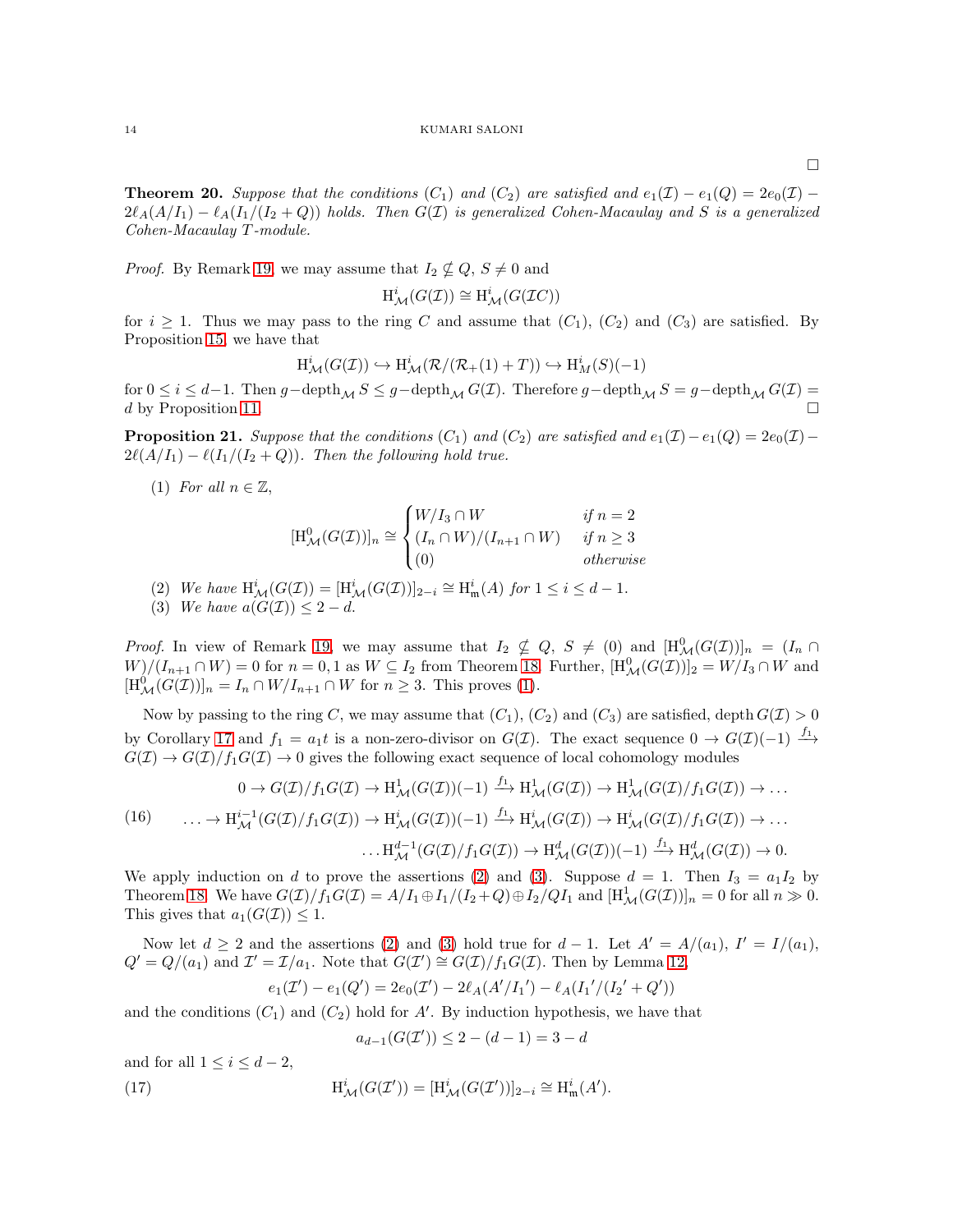First let us observe that [\(16\)](#page-13-3) gives the exact sequence

$$
[\mathrm{H}^{d-1}_{\mathcal{M}} G(\mathcal{I}')]_{a(G(\mathcal{I}))+1} \to [\mathrm{H}^d_{\mathcal{M}} (G(\mathcal{I})(-1))]_{a(G(\mathcal{I}))+1} \to 0
$$

which implies that  $[H_{\mathcal{M}}^{d-1} G(\mathcal{I}')]_{a(G(\mathcal{I}))+1} \neq 0$ . Therefore  $a(G(\mathcal{I})) + 1 \leq a(G(\mathcal{I}')) \leq 3 - d$  i.e.  $a(G(\mathcal{I})) \leq$  $2 - d$ .

Now the condition  $(C_1)$  implies that  $Q = (a_1, \ldots, a_d)$  is a standard system of parameters of A. Then  $(a_2,\ldots,a_d)$  is a standard system of parameter of A'. Since  $I_{n+2}=Q^nI_2$  for all  $n\geq 1$  by Theorem [18,](#page-11-0) we get that  $I'_n \cap \mathrm{H}_{\mathfrak{m}}^0(A') \subseteq Q' \cap \mathrm{H}_{\mathfrak{m}}^0(A') = 0$  for all  $n \geq 3$  by [\[23,](#page-17-10) Corollary 2.3]. Therefore, by part [\(1\)](#page-13-0), (18)  $H<sub>0</sub><sup>0</sup>$  ${}_{\mathcal{M}}^{0}(G(\mathcal{I}'))=[\mathrm{H}_{\mathcal{M}}^{0}(G(\mathcal{I}'))]_{2}=\mathrm{H}_{\mathfrak{m}}^{0}(A').$ 

Since  $\text{H}^{i-1}_{\mathcal{M}}(G(\mathcal{I}')) = [\text{H}^{i-1}_{\mathcal{M}}(G(\mathcal{I}'))]_{3-i}$  for all  $1 \leq i \leq d-1$  by [\(17\)](#page-13-4) and [\(18\)](#page-14-0), we get the exact sequences

<span id="page-14-0"></span>
$$
0 \to [\mathrm{H}^i_{\mathcal{M}}(G(\mathcal{I}))]_{n-1} \to [\mathrm{H}^i_{\mathcal{M}}(G(\mathcal{I}))]_n
$$

for all  $n \geq 4 - i$  and  $1 \leq i \leq d - 1$ . This gives  $[\text{H}_{\mathcal{M}}^{i}(G(\mathcal{I}))]_n = 0$  for all  $n \geq 3 - i$  and  $1 \leq i \leq d - 1$ .

From  $(16)$  and  $(17)$ , we also get

$$
[\mathrm{H}^i_{\mathcal{M}}(G(\mathcal{I}))]_{n-1} \to [\mathrm{H}^i_{\mathcal{M}}(G(\mathcal{I}))]_n \to 0
$$

for all  $n \leq 1 - i$  and  $1 \leq i \leq d - 2$ . By Theorem [20,](#page-13-5)  $G(\mathcal{I})$  is generalized Cohen-Macaulay which implies that  $[\text{H}^i_{\mathcal{M}}(G(\mathcal{I}))]_n = 0$  for  $n \ll 0$  for  $1 \leq i \leq d-2$ . Therefore we have that  $[\text{H}^i_{\mathcal{M}}(G(\mathcal{I}))]_n = (0)$  for all  $1 \leq i \leq d-2$  and  $n \leq 1-i$ . Thus

$$
H^i_{\mathcal{M}}(G(\mathcal{I})) = [H^i_{\mathcal{M}}(G(\mathcal{I}))]_{2-i}
$$

for all  $1 \leq i \leq d-2$ . Next, we show that  $[H_{\mathcal{M}}^{d-1}(G(\mathcal{I}))]_n = (0)$  for all  $n \leq 2-d$ . Considering the monomorphisms

$$
0 \to [\mathrm{H}^{d-1}_{\mathcal{M}}(G(\mathcal{I}))]_{n-1} \to [\mathrm{H}^{d-1}_{\mathcal{M}}(G(\mathcal{I}))]_n
$$

<span id="page-14-2"></span>for all  $n \leq 2-d$ , it is enough to show that  $[H_{\mathcal{M}}^{d-1}(G(\mathcal{I}))]_{2-d} = (0)$ . By Proposition [15,](#page-8-0) we have the injections

(19) 
$$
[\text{H}_{\mathcal{M}}^{d-1}(G(\mathcal{I}))]_{2-d} \hookrightarrow [\text{H}_{\mathcal{M}}^{d-1}(\mathcal{R}/\mathcal{R}_+(1)+T)]_{2-d} \hookrightarrow [\text{H}_{\mathcal{M}}^{d-1}(S)]_{1-d}.
$$

We show that  $[H_{\mathcal{M}}^{d-1}(S)]_{1-d} = (0).$ 

**Claim 2**: For  $1 \leq i \leq d-1$ , we have  $[H^i_{\mathcal{M}}(\mathcal{R}_+(1))]_n = (0)$  for all  $n \leq 2-i$  and  $n < 0$ .

*Proof of Claim 2.* The exact sequence  $0 \to \mathcal{R}_+(1) \to \mathcal{R} \to G(\mathcal{I}) \to 0$  of graded T-modules induces the exact sequence

$$
\operatorname{H}^{i-1}_{\mathcal{M}}(G(\mathcal{I})) \to \operatorname{H}^{i}_{\mathcal{M}}(\mathcal{R}_{+}(1)) \to \operatorname{H}^{i}_{\mathcal{M}}(\mathcal{R})
$$

of local cohomology modules. Since  $H^{i-1}_{\mathcal{M}}(G(\mathcal{I})) = [H^{i-1}_{\mathcal{M}}(G(\mathcal{I}))]_{3-i}$ , we have the injective maps

<span id="page-14-1"></span>
$$
[\mathrm{H}^i_{\mathcal{M}}(\mathcal{R}_+(1))]_n \hookrightarrow [\mathrm{H}^i_{\mathcal{M}}(\mathcal{R})]_n
$$

for  $n \neq 3 - i$ . On the other hand, the exact sequence  $0 \to \mathcal{R}_{+}(-1) \to \mathcal{R} \to A \to 0$  induces isomorphism  $[\mathbf{H}^i_{\mathcal{M}}(\mathcal{R})]_n \cong [\mathbf{H}^i_{\mathcal{M}}(\mathcal{R}_+)]_{n-1}$  for all  $n < 0$ . Thus,

(20) 
$$
[\mathrm{H}^i_{\mathcal{M}}(\mathcal{R}_+(1))]_n \hookrightarrow [\mathrm{H}^i_{\mathcal{M}}(\mathcal{R})]_n \cong [\mathrm{H}^i_{\mathcal{M}}(\mathcal{R}_+)]_{n-1}
$$

for all  $n \leq 2 - i$  and  $n < 0$ . Since  $G(\mathcal{I})$  is generalized Cohen-Macaulay by Theorem [20,](#page-13-5)  $\mathcal{R}$  is generalized Cohen-Macaulay by [\[21,](#page-17-14) Proposition 3.5] which implies that  $H^i_{\mathcal{M}}(\mathcal{R})$  is finitely graded for  $1 \leq i \leq d-1$ . Using [\(20\)](#page-14-1), we get that  $[H^i_{\mathcal{M}}(\mathcal{R}_+(1))]_n = 0$  for all  $n \leq 2 - i$  and  $n < 0$ .

Now consider the exact sequence

(21) 
$$
0 \to I_1 T \to \mathcal{R}_+(1) \to S \to 0
$$

and the induced exact sequence of local cohomology modules

<span id="page-14-3"></span>
$$
[\mathrm{H}^{d-1}_{\mathcal{M}}(\mathcal{R}_+(1))]_{1-d} \to [\mathrm{H}^{d-1}_{\mathcal{M}}(S)]_{1-d} \to [\mathrm{H}^d_{\mathcal{M}}(I_1T)]_{1-d}.
$$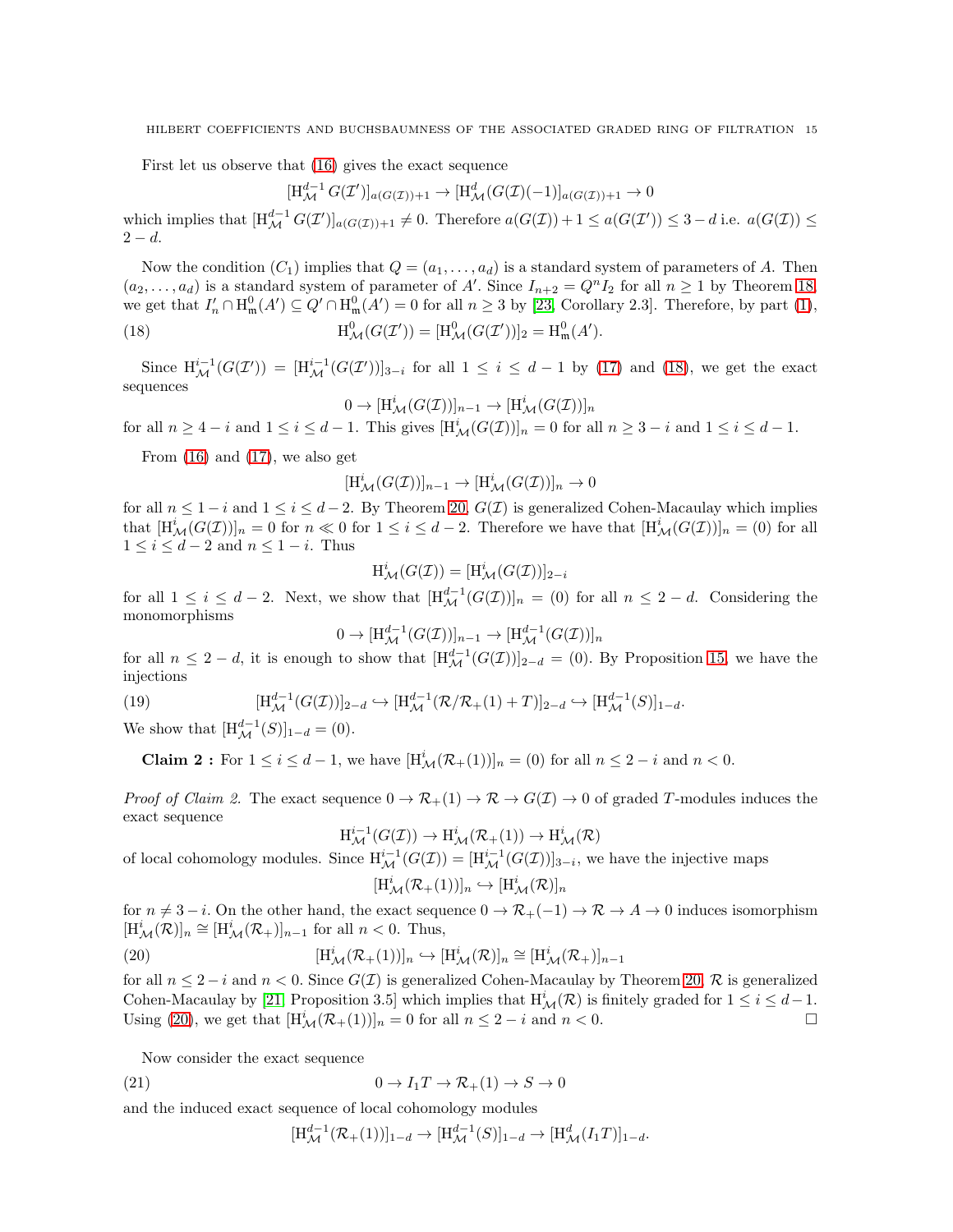Since  $[H_{\mathcal{M}}^{d}(I_{1}T)]_{1-d} = (0)$  by Lemma [10](#page-5-1) and  $[H_{\mathcal{M}}^{d-1}(\mathcal{R}_{+}(1))]_{1-d} = (0)$  by Claim 2, we get  $[H_{\mathcal{M}}^{d-1}(S)]_{1-d} =$ (0) and so  $[H_{\mathcal{M}}^{d-1}(G(\mathcal{I}))]_{2-d} = 0$  by [\(19\)](#page-14-2).

It remains to show that  $[\text{H}^i_{\mathcal{M}}(G(\mathcal{I}))]_{2-i} \cong \text{H}^i_{\mathcal{M}}(A)$  for  $1 \leq i \leq d-1$ . The exact sequence  $0 \to A \xrightarrow{a_1} A$  $A \to A' \to 0$  induces the isomorphism  $H_m^0(A') \cong H_m^1(A)$  since  $a_1 H_m^1(A) = (0)$ . Therefore, using [\(18\)](#page-14-0), we get that

$$
H^1_{\mathcal{M}}(G(\mathcal{I})) = [H^1_{\mathcal{M}}(G(\mathcal{I}))]_1 \cong [H^0_{\mathcal{M}}(G(\mathcal{I}'))]_2 \cong H^0_{\mathfrak{m}}(A') \cong H^1_{\mathfrak{m}}(A)
$$

Suppose  $2 \leq i \leq d-1$ . From Proposition [21,](#page-13-6) we have

$$
[\mathrm{H}^i_{\mathcal{M}}(G(\mathcal{I}))]_{2-i} \hookrightarrow [\mathrm{H}^i_{\mathcal{M}}(\mathcal{R}/(\mathcal{R}_+(1)+T))]_{2-i} \hookrightarrow [\mathrm{H}^i_{\mathcal{M}}(S)]_{1-i}
$$

and from [\(21\)](#page-14-3), we have

$$
[\mathrm{H}^i_{\mathcal{M}}(\mathcal{R}_+(1))]_{1-i} \to [\mathrm{H}^i_{\mathcal{M}}(S)]_{1-i} \to [\mathrm{H}^{i+1}_{\mathcal{M}}(I_1T)]_{1-i}.
$$

Since  $[H^i_{\mathcal{M}}(\mathcal{R}_+(1))]_{1-i} = 0$  by Claim 2 and  $[H^{i+1}_{\mathcal{M}}(I_1T)]_{1-i} \cong H^i_{\mathfrak{m}}(A)$  by Lemma [10,](#page-5-1) we get that

$$
H^i_{\mathcal{M}}(G(\mathcal{I})) = [H^i_{\mathcal{M}}(G(\mathcal{I}))]_{2-i} \hookrightarrow H^i_{\mathfrak{m}}(A)
$$

for  $2 \leq i \leq d-1$ . Then

$$
\mathbb{I}(A) \leq \mathbb{I}(G(\mathcal{I})) = \sum_{i=1}^{d-1} {d-1 \choose i} \ell(\mathrm{H}^i_{\mathcal{M}}(G(\mathcal{I}))) \leq \sum_{i=1}^{d-1} {d-1 \choose i} \ell_A(\mathrm{H}^i_{\mathfrak{m}}(A)) = \mathbb{I}(A)
$$

see [\[23,](#page-17-10) Corollary 5.2] for the first inequality. Then  $H^i_{\mathcal{M}}(G(\mathcal{I})) = [H^i_{\mathcal{M}} G(\mathcal{I}))]_{2-i} = H^i_{\mathfrak{m}}(A)$  for  $1 \leq i \leq$  $d-1$ . This completes the proof.

As a consequence, we get the following interesting corollary on the structure of Sally module of filtration when the equality holds in Theorem [13.](#page-6-0)

<span id="page-15-0"></span>**Corollary 22.** Suppose that  $S \neq (0)$  and the conditions  $(C_1)$ ,  $(C_2)$  and  $(C_3)$  are satisfied. Suppose the *equality*  $e_1(\mathcal{I}) - e_1(Q) = 2e_0(\mathcal{I}) - \ell(A/I_1) - \ell(I_1/(I_2 + Q))$  *holds. Then* 

(1)  $e_0(S) = e_0(\mathcal{I}) - \ell(A/I_1) - \ell(I_1/(I_2+Q)),$ (2)  $e_1(S) = e_1(\mathcal{I}) - e_0(\mathcal{I}) + \ell(A/I_1),$ (3)  $e_i(S) = e_{i-1}(Q) + e_i(Q)$  *for*  $2 \le i \le d-1$ *,*  $(4)$   $H<sup>i</sup><sub>M</sub>(S) = [H<sup>i</sup><sub>M</sub>(S)]<sub>1-i</sub> ≅ H<sup>i</sup><sub>m</sub>(A) for 1 ≤ i ≤ d - 1 and$ (5)  $a(S) \leq 1 - d$ .

*Proof.* We may assume that  $Q \subsetneq I_1$ . Otherwise, by Remark [16,](#page-9-0)  $\mathcal{I} = \{I^n\}$  and  $S = (0)$ . By Lemma [14](#page-7-3) and Proposition [15,](#page-8-0) we have

$$
\ell(S_{n-1}) = \ell(I_n/I_{n+1}) - \{\ell(A/I_1) + \ell(I_1/I_2 + Q)\}\binom{n+d-1}{d-1} + \ell(I_1/(I_2 + Q))\binom{n+d-2}{d-2}
$$

for all  $n \geq 0$ . However using the Hilbert-polynomial of S, we have

$$
\ell(S_{n-1}) = \sum_{i=0}^{d-1} (-1)^i e_i(S) \binom{n+d-2-i}{d-1-i}
$$
  
=  $e_0(S) \binom{n+d-1}{d-1} + \sum_{i=1}^{d-1} (-1)^i (e_i(S) + e_{i-1}(S)) \binom{n+d-1-i}{d-1-i}$ 

for all  $n \gg 0$ . On comparing the coefficients, we get

$$
e_0(S) = e_0(\mathcal{I}) - (\ell(A/I_1) + \ell(I_1/I_2 + Q)),
$$
  
\n
$$
e_1(S) + e_0(S) = e_1(\mathcal{I}) - \ell(I_1/I_2 + Q)
$$
 and  
\n
$$
e_i(S) + e_{i-1}(S) = e_i(\mathcal{I}) \text{ for } 2 \le i \le d - 1.
$$

Now, (1) and (2) follows easily and by Corollary [7,](#page-3-3)

$$
e_i(S) = e_i(\mathcal{I}) - e_{i-1}(S) = \{e_{i-1}(Q) + e_1(Q)\} - e_{i-1}(S) = e_{i-1}(Q) + e_i(Q)
$$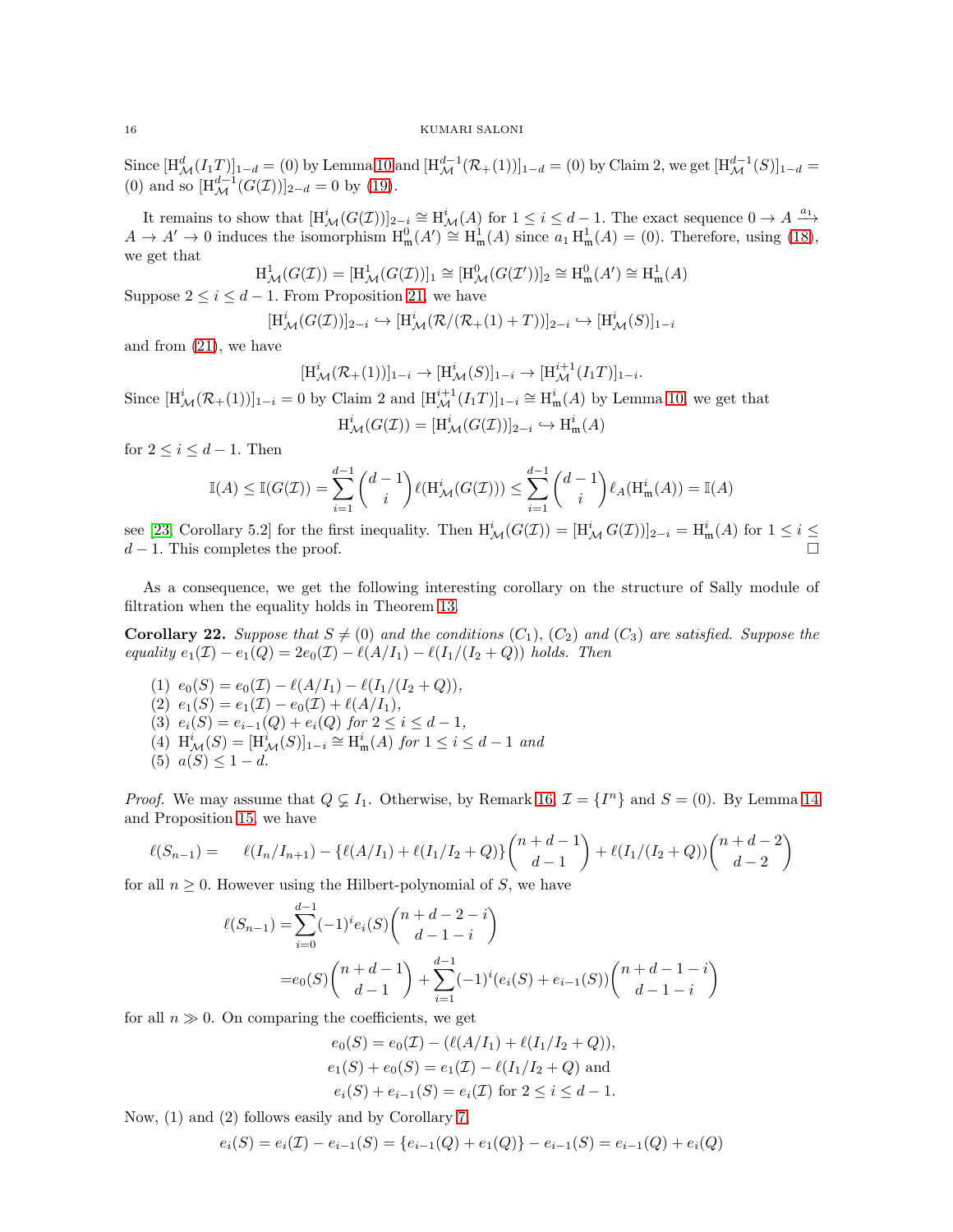for  $2 \le i \le d - 1$ .

We now prove (4). By Proposition [15](#page-8-0) and Proposition [21\(](#page-13-6)[2\)](#page-13-1),  $H^i_{\mathcal{M}}(S)(-1) \cong H^i_{\mathcal{M}}(G(\mathcal{I})) \cong [H^i_{\mathcal{M}}(G(\mathcal{I}))]_{2-i} \cong$  $H^i_{\mathfrak{m}}(A)$  for  $0 \leq i \leq d-2$ . This implies that

$$
\mathrm{H}^i_\mathcal{M}(S)\cong [\mathrm{H}^i_\mathcal{M}(S)]_{1-i}\cong \mathrm{H}^i_\mathfrak{m}(A)
$$

for  $0 \leq i \leq d-2$ .

Next, consider the exact sequences of local cohomology modules

<span id="page-16-3"></span>(22) 
$$
0 \to \mathrm{H}^{d-1}_{\mathcal{M}}(\mathcal{R}/(\mathcal{R}_+(1)+T)) \to \mathrm{H}^{d-1}_{\mathcal{M}}(S)(-1) \to \mathrm{H}^d_{\mathcal{M}}(I_1/(I_2+Q) \otimes \mathcal{F}')(-1) \text{ and}
$$

<span id="page-16-4"></span>(23) 
$$
0 \to H^{d-1}_{\mathcal{M}}(G(\mathcal{I})) \to H^{d-1}_{\mathcal{M}}(\mathcal{R}/(\mathcal{R}_+(1)+T)) \to H^{d}_{\mathcal{M}}(\mathcal{F}')
$$

induced from the two exact sequences in Proposition [15\(](#page-8-0)[2\)](#page-8-3). Since  $[H_{\mathcal{M}}^{d-1} G(\mathcal{I})]_n = (0)$  for  $n \neq 3 - d$  by Proposition [21](#page-13-6) and  $[H^d_{\mathcal{M}}(\mathcal{F}')]_n = (0)$  for  $n > -d$ , we get  $[H^{d-1}_{\mathcal{M}}(\mathcal{R}/(\mathcal{R}_+(1)+T))]_n = (0)$  for  $n > 4-d$ . Further, since  $[H_{\mathcal{M}}^{d}((I_1/(I_2+Q))\otimes \mathcal{F}')(-1)]_n = (0)$  for  $n > 1-d$ , we get  $[h_{\mathcal{M}}^{d-1}(S)]_n = (0)$  for all  $n \geq 3 - d$ . Now consider the exact sequence  $0 \to I_1T \to \mathcal{R}_+(1) \to S \to 0$  of graded T-modules and the induced exact sequence of local cohomology modules

$$
H_{\mathcal{M}}^{d-1}(\mathcal{R}_+(1)) \to H_{\mathcal{M}}^{d-1}(S) \to H_{\mathcal{M}}^d(I_1T).
$$

Since  $[H_{\mathcal{M}}^{d}(I_{1}T)]_{n} = (0)$  for  $n \leq 1-d$  by Lemma [10](#page-5-1) and  $[H_{\mathcal{M}}^{d-1}(\mathcal{R}_{+}(1))]_{n} = (0)$  for  $n \leq 1-d < 0$  by Claim 2, we get  $[H_{\mathcal{M}}^{d-1}(S)]_n = (0)$  for  $n \leq 1 - d$  and  $H_{\mathcal{M}}^{d-1}(S) = [H_{\mathcal{M}}^{d-1}(S))]_{2-d} \cong [H_{\mathcal{M}}^{d-1}(G\mathcal{I}))]_{3-d} \cong H_{\mathfrak{m}}^{d-1}(A)$ using the exact sequences  $(22)$  and  $(23)$  along with Proposition [21](#page-13-6) $(2)$ . This completes the proof of  $(4)$ .

For the last part, we consider the two exact sequences of Proposition [21\(](#page-13-6)[2\)](#page-13-1). Then  $H_{\mathcal{M}}^d(\mathcal{R}/(\mathcal{R}_+(1))$  +  $(T)\big)|_n = 0$  for  $n > 2 - d$  as  $a(G(\mathcal{I})) \leq 2 - d$ . This implies that  $a(S) \leq 2 - d$ .

We now complete the proof of second part of our main result. We extend the method of [\[16\]](#page-17-4) for parts [\(5\)](#page-1-5) and [\(6\)](#page-1-6). For the last part, we recall some results from [\[19\]](#page-17-15).

*Proof of Theorem [1.](#page-1-2)* The assertions [\(1\)](#page-1-3), [\(2\)](#page-1-7), [\(3\)](#page-1-8) and [\(4\)](#page-1-9) follow from Proposition [21.](#page-13-6) We now prove assertions [\(5\)](#page-1-5) and [\(6\)](#page-1-6). If  $I_2 \subseteq Q$ , then A is Cohen-Macaulay and  $I_{n+1} = Q^n I_1$  for  $n \ge 1$  by Remark 19. Then we have  $e_1(Q) = 0$  and  $e_1(\mathcal{I}) = 2e_0(\mathcal{I}) - 2\ell_A(A/I_1) - \ell_A(I_1/Q) = e_0(\mathcal{I}) - \ell_A(A/I_1)$  which implies  $e_i(\mathcal{I}) = 0$  for  $2 \le i \le d$ , see [\[7,](#page-17-2) Corollary 2.4]. Since  $e_i(Q) = 0$  for  $1 \le i \le d$ , the assertions [\(5\)](#page-1-5) and [\(6\)](#page-1-6) hold.

Suppose  $I_2 \nsubseteq Q$ . Then  $e_1(\mathcal{I}C) - e_1(QC) = 2e_0(\mathcal{I}C) - 2\ell(C/I_1C) - \ell(I_1C/I_2C + QC)$  by Lemma [2.](#page-6-4) We also have that  $e_i(\mathcal{I}C) = e_i(\mathcal{I}), e_i(QC) = e_i(Q)$  for  $1 \leq i \leq d-1, e_d(\mathcal{I}) = e_d(\mathcal{I}C) + (-1)^d \ell_A(W)$ ,  $e_d(Q) = e_d(QC) + (-1)^d \ell_A(W)$  and  $\ell_A(A/I_1) = \ell_A(C/I_1C)$  as  $W \subseteq I_2$  by Theorem [18.](#page-11-0) Therefore, we may pass to the ring C and assume that  $(C_1)$ ,  $(C_2)$  and  $(C_3)$  are satisfied.

By Corollary [7](#page-3-3) and Corollary [22,](#page-15-0)

$$
e_2(\mathcal{I}) = e_1(Q) + e_2(Q) + e_1(S) = e_1(Q) + e_2(Q) + e_1(\mathcal{I}) - e_0(\mathcal{I}) + \ell_A(A/I_1)
$$
 and  

$$
e_i(\mathcal{I}) = e_{i-1}(Q) + e_i(Q) + e_{i-1}(S) = e_{i-2}(Q) + 2e_{i-1}(Q) + e_i(Q)
$$

for  $3 \leq i \leq d$ .

To prove part [\(7\)](#page-1-10) (part [\(8\)](#page-1-4) respectively) of Theorem [1,](#page-1-2) suppose A is quasi-Buchsbaum (Buchsbaum respectively). Then  $G(\mathcal{I})$  is quasi-Buchsbaum (Buchsbaum respectively) by [\[19\]](#page-17-15)[Theorem 1.1]( [\[19\]](#page-17-15)[Theorem 1.2] respectively). This completes the proof of Theorem [1.](#page-1-2)

#### **REFERENCES**

- <span id="page-16-1"></span>[1] M. Brodmann, Einige Ergebnisse aus der lokalen Kohomologietheorie und ihre Anwendung, Osnabrücker Schrifter zur Mathematik 5 (1983).
- <span id="page-16-2"></span><span id="page-16-0"></span>[2] W. Bruns and J. Herzog, Cohen-Macaulay rings, Revised Edition, Cambridge University Press, Cambridge, 1998.
- [3] A. Corso, Sally modules of  $m$ -primary ideals in local rings, Comm. Algebra 37, 4503-4515 (2009).